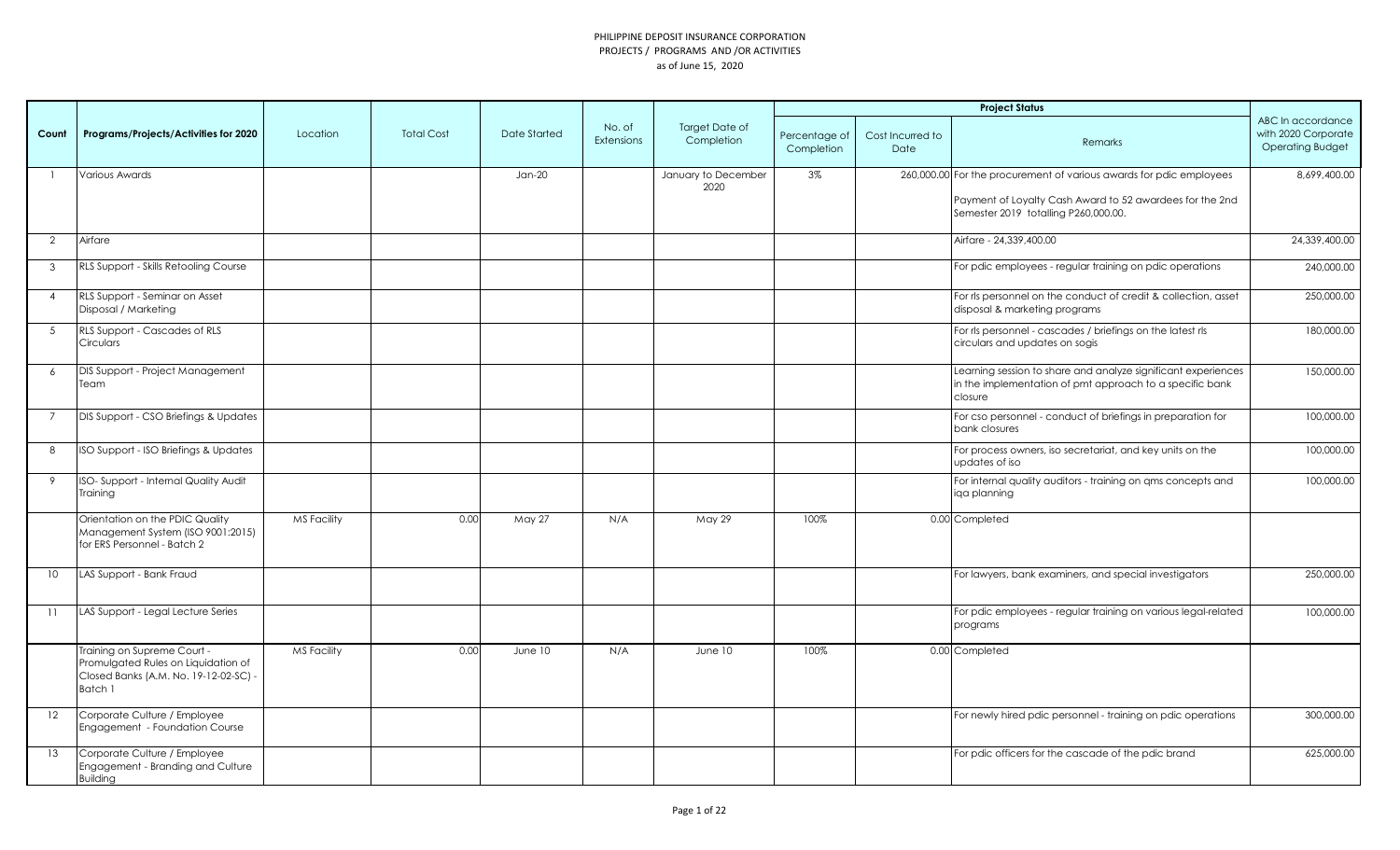|       |                                                                                                                                                         |                    |                   |                     |                             |                              |                             |                          | <b>Project Status</b>                                                                                                    |                                                                     |
|-------|---------------------------------------------------------------------------------------------------------------------------------------------------------|--------------------|-------------------|---------------------|-----------------------------|------------------------------|-----------------------------|--------------------------|--------------------------------------------------------------------------------------------------------------------------|---------------------------------------------------------------------|
| Count | Programs/Projects/Activities for 2020                                                                                                                   | Location           | <b>Total Cost</b> | <b>Date Started</b> | No. of<br><b>Extensions</b> | Target Date of<br>Completion | Percentage of<br>Completion | Cost Incurred to<br>Date | Remarks                                                                                                                  | ABC In accordance<br>with 2020 Corporate<br><b>Operating Budget</b> |
| 14    | <b>Customer Service-related Programs</b>                                                                                                                |                    |                   |                     |                             |                              |                             |                          | For pdic personnel on customer service training                                                                          | 120,000.00                                                          |
| 15    | <b>GAD-related Programs</b>                                                                                                                             |                    |                   |                     |                             |                              |                             |                          | For pdic personnel on various conduct of gender and<br>development-related programs                                      | 300,000.00                                                          |
| 16    | Leadership & Management -<br>Executive Leadership Training                                                                                              |                    |                   |                     |                             |                              |                             |                          | For pdic top management                                                                                                  | 300,000.00                                                          |
| 17    | Leadership & Management - Seminar<br>on Performance Coaching Levels 1 &                                                                                 |                    |                   |                     |                             |                              |                             |                          | For pdic middle management officers                                                                                      | 400,000.00                                                          |
| 18    | Leadership & Management -<br>Supervisory Development Course -<br>Tracks 1-3                                                                             |                    |                   |                     |                             |                              |                             |                          | For pdic supervisors                                                                                                     | 360,000.00                                                          |
| 19    | Realignment / Restructuring - Support<br>Programs                                                                                                       |                    |                   |                     |                             |                              |                             |                          | Realignment / restructuring support programs                                                                             | 200,000.00                                                          |
| 20    | <b>ERS Support Programs</b>                                                                                                                             |                    |                   |                     |                             |                              |                             |                          | For pdic bank examiners - briefing / forum on the latest bsp<br>circulars and best practices on on-site bank examination | 75,000.00                                                           |
| 21    | Competency-Based Human Resource<br>System (CBHRS)-related Programs                                                                                      |                    |                   |                     |                             |                              |                             |                          | For all pdic employees                                                                                                   | 1,500,000.00                                                        |
| 22    | Training on PFRS                                                                                                                                        |                    |                   |                     |                             |                              |                             |                          | For cg, rls, & eg personnel on the conduct of the updates on<br>pfrs                                                     | 400,000.00                                                          |
| 23    | Anniversary and Other Learning<br>Session                                                                                                               |                    |                   |                     |                             |                              |                             |                          | For all pdic employees                                                                                                   | 75,000.00                                                           |
|       | Learning Session on Coping with<br>Stress, Building Resiliency and<br>Adaptability, Rebuilding the Core and<br>the North In Times of Crisis - 9 Batches | <b>MS Facility</b> | 0.00              | June 5 (am)         | N/A                         | June 19 (pm)                 | 100%                        |                          | 0.00 On-going                                                                                                            |                                                                     |
| 24    | Safety Programs on Fire, Earthquake<br>and Other Disaster Preparedness<br><b>Inititaives</b>                                                            |                    |                   |                     |                             |                              |                             |                          | For pdic employees particularly dcb members                                                                              | 75,000.00                                                           |
| 25    | First Aid Training                                                                                                                                      |                    |                   |                     |                             |                              |                             |                          | For all pdic employees                                                                                                   | 250,000.00                                                          |
| 26    | <b>Government Auditing Standards -</b><br>related Programs                                                                                              |                    |                   |                     |                             |                              |                             |                          | For pdic internal auditors                                                                                               | 150,000.00                                                          |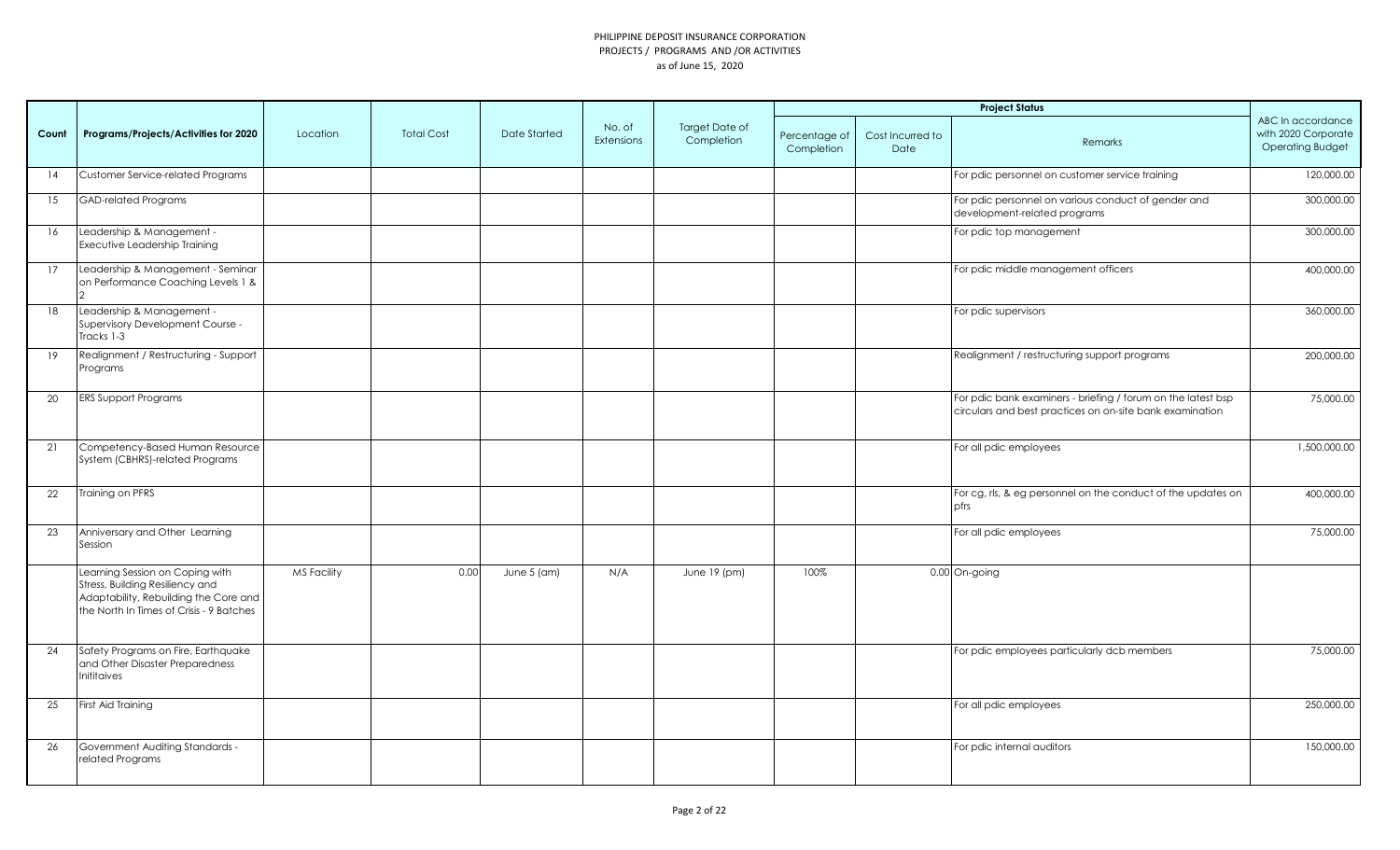|       |                                                                       |                              |                   |                 |                             |                                     |                             |                          | <b>Project Status</b>                                                                                                                                                                                                                                                                                                                                    |                                                                     |
|-------|-----------------------------------------------------------------------|------------------------------|-------------------|-----------------|-----------------------------|-------------------------------------|-----------------------------|--------------------------|----------------------------------------------------------------------------------------------------------------------------------------------------------------------------------------------------------------------------------------------------------------------------------------------------------------------------------------------------------|---------------------------------------------------------------------|
| Count | Programs/Projects/Activities for 2020                                 | Location                     | <b>Total Cost</b> | Date Started    | No. of<br><b>Extensions</b> | <b>Target Date of</b><br>Completion | Percentage of<br>Completion | Cost Incurred to<br>Date | Remarks                                                                                                                                                                                                                                                                                                                                                  | ABC In accordance<br>with 2020 Corporate<br><b>Operating Budget</b> |
| 27    | Other Programs / Projects to support<br>specific learning needs       |                              |                   |                 |                             |                                     |                             |                          | For pdic employees on the conduct of other programs                                                                                                                                                                                                                                                                                                      | 500,000.00                                                          |
|       | SAP Vitual Training - FSC 110                                         | Zoom                         | 0.00              | May 18          | N/A                         | May 22                              | 100%                        |                          | 0.00 Completed                                                                                                                                                                                                                                                                                                                                           |                                                                     |
|       | Basic Microsoft (MS) Teams Training for<br>PDIC Users - Batches 29-33 | <b>MS Facility</b>           | 0.00              | May 27          | N/A                         | May 30                              | 100%                        |                          | 0.00 Completed                                                                                                                                                                                                                                                                                                                                           |                                                                     |
|       | Orientation on the PDIC Virtual Private<br>Network (VPN) - 2 Batches  | <b>MS Facility</b>           | 0.00              | June 4 (am)     | N/A                         | June $4$ (pm)                       | 100%                        |                          | 0.00 Completed                                                                                                                                                                                                                                                                                                                                           |                                                                     |
| 28    | Common Supplies and Equipment<br>(CSE) - Supplies and Other Materials | PDIC Ayala Office            |                   | January 1, 2020 |                             | December 31, 2020                   |                             |                          | Office supplies expense/inventory-12,092,068.31<br>COA supplies - 78,185.18<br>Communication equipment - 365,000.00<br>Other supplies and materials expenses - 691,311.57<br>Semi-expendable-machinery and equipment - 2,480,449.08<br>Semi-expendable furniture, fixtures and books -604,775<br>Repairs & maintenance - office buildings - 1,276,809.51 | 17.588.598.65                                                       |
| 29    | Toners                                                                |                              |                   |                 |                             |                                     |                             |                          | Network laser -318; small capacity -384; based on assumption<br>of 1 toner per printer per year                                                                                                                                                                                                                                                          | 4,454,892.00                                                        |
| 30    | Maintenance Kit for network laser<br>printers                         |                              |                   |                 |                             |                                     |                             |                          | Utilization @ .5mk/year/printer for 106 printers                                                                                                                                                                                                                                                                                                         | 1,166,000.00                                                        |
| 31    | <b>Official Receipts - Corporate</b>                                  |                              |                   |                 |                             | Within the year                     |                             |                          | Other supplies and materials for year 2019                                                                                                                                                                                                                                                                                                               | 100,000.00                                                          |
| 32    | Drugs and Medicine Expenses                                           |                              |                   | January         |                             | Within the year                     |                             |                          | 23,022.00 Various drugs and medicine for clinic use.                                                                                                                                                                                                                                                                                                     | 573,425.00                                                          |
| 33    | <b>Medical Supplies</b>                                               |                              |                   | January         |                             | Within the year                     |                             |                          | 1,794,618.00 Various medical supplies for clinic use                                                                                                                                                                                                                                                                                                     | 137,292.00                                                          |
| 34    | Other supplies and materials for field<br>operations                  |                              |                   | January         |                             | Within the year                     | 22%                         | 63,625.00                | Various complimentary services (coffee/candies/water)                                                                                                                                                                                                                                                                                                    | 287,400.00                                                          |
| 35    | Semi-Expendable, Furniture, Fixtures<br>and Books                     |                              |                   |                 |                             |                                     |                             |                          | For the procurement of various legal books                                                                                                                                                                                                                                                                                                               | 70,000.00                                                           |
| 36    | Various Books                                                         |                              |                   |                 |                             |                                     |                             |                          | Various books                                                                                                                                                                                                                                                                                                                                            | 40,000.00                                                           |
| 37    | Book on ISO 27000 Standards                                           |                              |                   |                 |                             |                                     |                             |                          | Book on iso 27000 standards materials thru the dept. of trade<br>and industry, philippine national standards (in preparation of<br>iso 27001 certification)                                                                                                                                                                                              | 210,000.00                                                          |
| 38    | Procurement of Open 8 layered Steel<br>Shelves                        | Taguig & Cupang<br>Warehouse | 1,110,000.00      | January 1, 2020 |                             | December 31, 2020                   | 50%                         |                          | 553,500.00 Open 8 layered steel shelves                                                                                                                                                                                                                                                                                                                  | 1,110,000.00                                                        |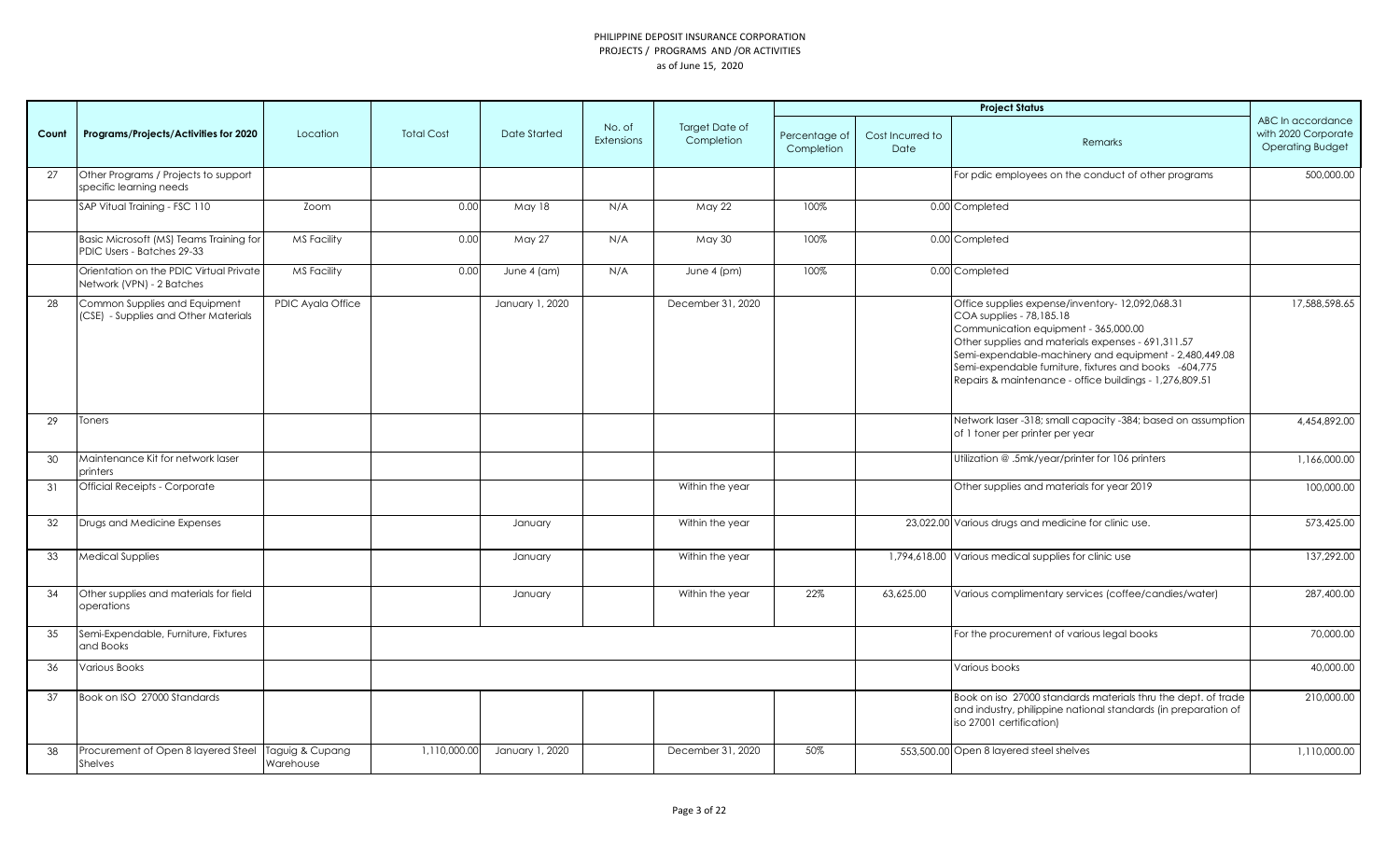|       |                                                                                |                   |                   |                 |                             |                              |                             |                          | <b>Project Status</b>                                                                                                                          |                                                                     |
|-------|--------------------------------------------------------------------------------|-------------------|-------------------|-----------------|-----------------------------|------------------------------|-----------------------------|--------------------------|------------------------------------------------------------------------------------------------------------------------------------------------|---------------------------------------------------------------------|
| Count | Programs/Projects/Activities for 2020                                          | Location          | <b>Total Cost</b> | Date Started    | No. of<br><b>Extensions</b> | Target Date of<br>Completion | Percentage of<br>Completion | Cost Incurred to<br>Date | Remarks                                                                                                                                        | ABC In accordance<br>with 2020 Corporate<br><b>Operating Budget</b> |
| 39    | Electricity Expenses - Lease Contract -<br>Interim Office - Centralized Aircon | PDIC Ayala Office | 14,045,904.24     | January 1, 2020 |                             | June 30, 2020                | 95%                         |                          | 14,763,190.74 Contract with SSS for the lease of PDIC Offices and parking<br>slot at SSS Makati Building<br>· Paid - April, May & June Billing | 54,960,496.00                                                       |
| 40    | Water Expenses - Interim Office                                                | PDIC Ayala Office | 0.00              | January 1, 2020 |                             | June 30, 2020                | 50%                         |                          | 3,015,907.20 Contract with SSS for the lease of PDIC Offices and parking<br>slot at SSS Makati Building<br>· Paid - April, May & June Billing  | 5,939,167.00                                                        |
| 41    | Courier Services for Travel Related                                            |                   |                   |                 |                             |                              |                             |                          | Courier services for travel related                                                                                                            | 1,050.00                                                            |
| 42    | LBC (documents during field<br>operations)                                     |                   |                   |                 |                             |                              |                             |                          | Domestic express mail service (dems) and lbc (documents)<br>during field operations                                                            | 600.00                                                              |
| 43    | Legal and Travel Related - LBC<br>(Documents)                                  |                   |                   |                 |                             |                              |                             |                          | Legal and travel related - Ibc (documents)                                                                                                     | 600.00                                                              |
| 44    | Legal and Travel Related - LBC<br>(Documents)                                  |                   |                   |                 |                             |                              |                             |                          | Legal and travel related - Ibc (documents)                                                                                                     | 900.00                                                              |
| 45    | <b>COURIER SERVICES (XIMEX/AIR</b><br>21/LEC                                   |                   |                   |                 |                             |                              |                             |                          | For ahc & corporate cases                                                                                                                      | 2,250.00                                                            |
| 46    | Registered Mail and Private Courier                                            |                   |                   |                 |                             |                              |                             |                          | Domestic express mail service and courier service<br>(documents)                                                                               | 19,056.00                                                           |
| 47    | Registered mail and LBC                                                        |                   |                   |                 |                             |                              |                             |                          | Domestic express mail service and courier service<br>(documents)                                                                               | 21,985.00                                                           |
| 48    | Registered Mail and Private Courier                                            |                   |                   |                 |                             |                              |                             |                          | Domestic express mail service and courier services<br>(documents)                                                                              | 18,985.00                                                           |
| 49    | Registered Mail and Private Courier                                            |                   |                   |                 |                             |                              |                             |                          | Domestic express mail service and courier services<br>(documents)                                                                              | 3,750.00                                                            |
| 50    | Postage and Courier Services -<br>Expressage                                   | PDIC Ayala Office | 472,500.00        | January 1, 2020 |                             | December 31, 2020            | 0%                          |                          | 0.00 Courier services (ximex/air21/lbc)                                                                                                        | 472,500.00                                                          |
| 51    | Postage and Courier Services -<br>Registered Mail                              | PDIC Ayala Office | 3,843,121.00      | January 1, 2020 |                             | December 31, 2020            | 31%                         |                          | 1,186,682.00 Registered mails                                                                                                                  | 3,843,121.00                                                        |
| 52    | Postage and Courier Services - DEMS                                            | PDIC Ayala Office | 415,325.00        | January 1, 2020 |                             | December 31, 2020            | 26%                         |                          | 108,619.00 Domestic express and mail service (dems)                                                                                            | 415,325.00                                                          |
| 53    | Postage and Courier Services - IEMS                                            | PDIC Ayala Office | 45,860.00         | January 1, 2020 |                             | December 31, 2020            | 4.49                        |                          | 2,060.00 International express mail service (iems)                                                                                             | 45,860.00                                                           |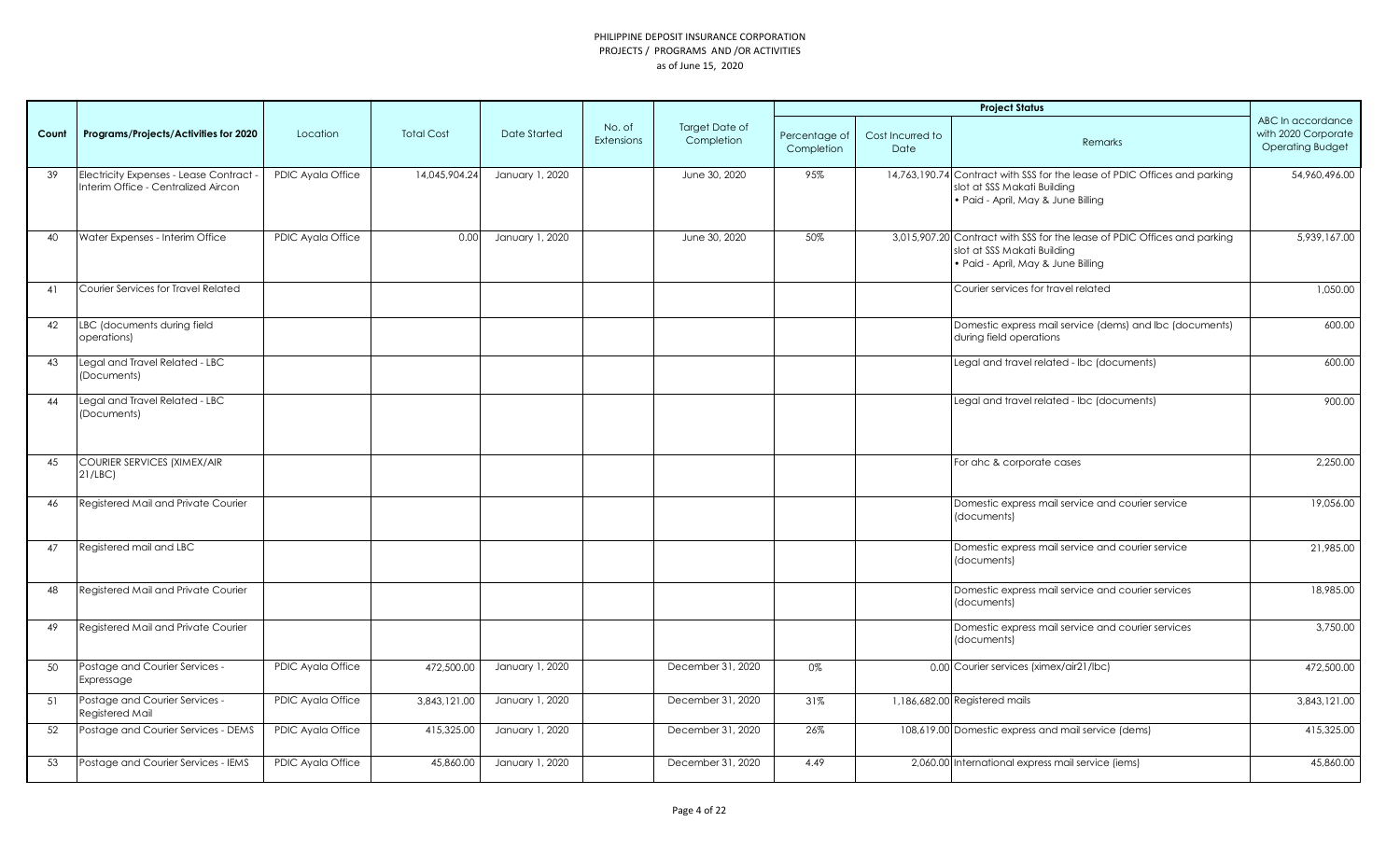|       |                                                          |                   |                   |                     |                             |                                     |                             |                          | <b>Project Status</b>                                                                                                           |                                                                     |
|-------|----------------------------------------------------------|-------------------|-------------------|---------------------|-----------------------------|-------------------------------------|-----------------------------|--------------------------|---------------------------------------------------------------------------------------------------------------------------------|---------------------------------------------------------------------|
| Count | Programs/Projects/Activities for 2020                    | Location          | <b>Total Cost</b> | <b>Date Started</b> | No. of<br><b>Extensions</b> | <b>Target Date of</b><br>Completion | Percentage of<br>Completion | Cost Incurred to<br>Date | Remarks                                                                                                                         | ABC In accordance<br>with 2020 Corporate<br><b>Operating Budget</b> |
| 54    | Postage and Courier Services -<br><b>Ordinary Mails</b>  | PDIC Ayala Office | 1,329.00          | January 1, 2020     |                             | December 31, 2020                   | 0%                          |                          | 0.00 Ordinary mails                                                                                                             | 1,329.00                                                            |
| 55    | <b>ISDN</b> charges                                      |                   |                   |                     |                             |                                     |                             |                          | <b>ISDN</b> charges                                                                                                             | 1,833,525.00                                                        |
| 56    | PLDT landline plus                                       |                   |                   |                     |                             |                                     |                             |                          | PLDT landline plus                                                                                                              | 373,560.00                                                          |
| 57    | PLDT direct lines                                        |                   |                   |                     |                             |                                     |                             |                          | <b>PLDT</b> direct lines                                                                                                        | 188,992.00                                                          |
| 58    | Prepaid Cards / Auto Load (while on<br>field operations) |                   |                   |                     |                             |                                     |                             |                          | For purchase of prepaid cards in communicating to pdic and<br>other branches of closed banks during focs                        | 3,600.00                                                            |
| 59    | Prepaid Cards/Auto Load (while on<br>field operations)   |                   |                   |                     |                             |                                     |                             |                          | Official calls in excess of entitlement                                                                                         | 1,200.00                                                            |
| 60    | Prepaid Cards/Auto Load (while on<br>field operations)   |                   |                   |                     |                             |                                     |                             |                          | Official calls in excess of entitlement                                                                                         | 1,200.00                                                            |
| 61    | Telephone/Mobile                                         |                   |                   |                     |                             |                                     |                             |                          | For official use of evp-ers staff                                                                                               | 1,800.00                                                            |
| 62    | Prepaid Card/Autoload                                    |                   |                   |                     |                             |                                     |                             |                          | No expenses incurred as of March 31,2020 for the two (2)<br>banks closed in Q1                                                  | 8,700.00                                                            |
| 63    | Telephone Expenses - Mobile -<br><b>Prepaid Cards</b>    | PDIC Ayala Office | 30,000.00         | January 1, 2020     |                             | December 31, 2020                   | 100%                        |                          | 30,000.00 Moianjo Enterprises - Procurement of 110 pcs Globe Prepaid<br>Cards and 140 pcs Smart Prepaid Cards<br>$\bullet$ Paid | 30,000.00                                                           |
| 64    | Mobile Prepaid Cards                                     |                   |                   |                     |                             |                                     |                             |                          | Mobile - prepaid cards                                                                                                          | 22,800.00                                                           |
| 65    | Prepaid Cards-Auto Load                                  |                   |                   |                     |                             |                                     |                             |                          | For the officers (w/out wcf) and staff of op                                                                                    | 32,400.00                                                           |
| 66    | Prepaid Cards/Auto Load (while on<br>field operations)   |                   |                   | February            |                             | Within the year                     | 2%                          | 800.00                   | Prepaid calls on field assignments                                                                                              | 35,100.00                                                           |
| 67    | Prepaid Card/Autoload (Sched. No. 9                      |                   |                   |                     |                             |                                     |                             |                          | To be used during field operations                                                                                              | 35,100.00                                                           |
| 68    | Prepaid Cards (Field Assignment)                         |                   |                   |                     |                             |                                     |                             |                          | Communication                                                                                                                   | 41,100.00                                                           |
| 69    | Wireless facility for Unit Heads and up                  |                   |                   |                     |                             |                                     |                             |                          | Wireless facility for unit heads and up                                                                                         | 1,758,498.00                                                        |
| 70    | Wireless facility for ITG personnel                      |                   |                   |                     |                             |                                     |                             |                          | Wireless facility for itg personnel                                                                                             | 36,000.00                                                           |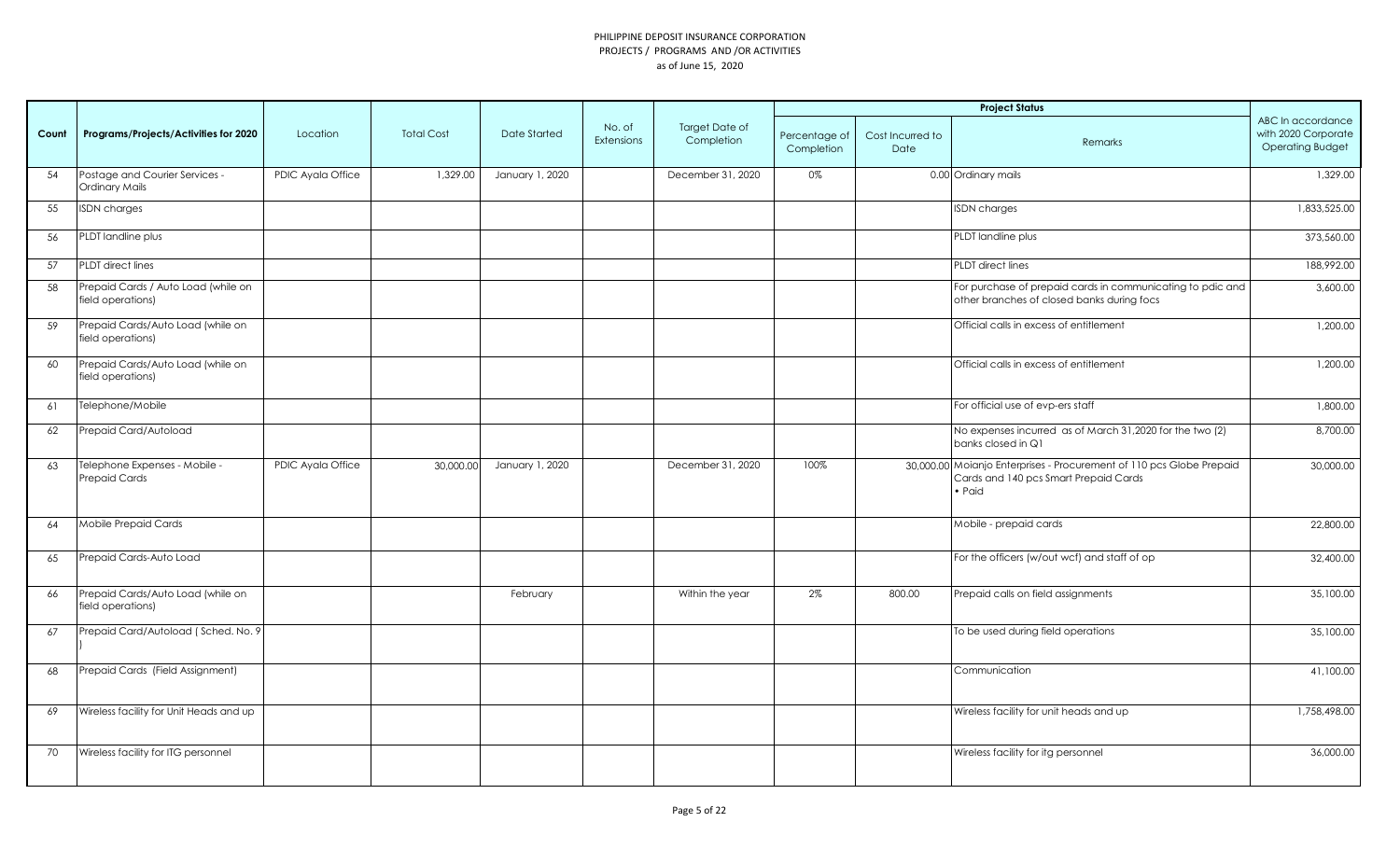|       |                                                                                            |          |                   |                     |                             |                              |                             |                          | <b>Project Status</b>                                                        |                                                                     |
|-------|--------------------------------------------------------------------------------------------|----------|-------------------|---------------------|-----------------------------|------------------------------|-----------------------------|--------------------------|------------------------------------------------------------------------------|---------------------------------------------------------------------|
| Count | Programs/Projects/Activities for 2020                                                      | Location | <b>Total Cost</b> | <b>Date Started</b> | No. of<br><b>Extensions</b> | Target Date of<br>Completion | Percentage of<br>Completion | Cost Incurred to<br>Date | Remarks                                                                      | ABC In accordance<br>with 2020 Corporate<br><b>Operating Budget</b> |
| 71    | Leased line from PDIC HO to<br>secondary back up site                                      |          |                   |                     |                             |                              |                             |                          | Connection to secondary backup site                                          | 1,180,000.00                                                        |
| 72    | Secondary Internet Service                                                                 |          |                   |                     |                             |                              |                             |                          | Secondary ISP                                                                | 498,194.00                                                          |
| 73    | Primary Internet Service                                                                   |          |                   |                     |                             |                              |                             |                          | Primary ISP                                                                  | 406,637.00                                                          |
| 74    | Internet Service for Public Wifi                                                           |          |                   |                     |                             |                              |                             |                          | Internet service for public wifi                                             | 300,000.00                                                          |
| 75    | LRA leased line                                                                            |          |                   |                     |                             |                              |                             |                          | Leased line for LRA(1mbps)                                                   | 234,179.00                                                          |
| 76    | Social Media Internet                                                                      |          |                   |                     |                             |                              |                             |                          | Internet access for cag personnel                                            | 24,000.00                                                           |
| 77    | Alternate WCF for Excom Members                                                            |          |                   |                     |                             |                              |                             |                          | Wireless facility for excom members                                          | 210,000.00                                                          |
| 78    | PREPAID INTERNET CARD FOR FIELD<br><b>OPERATION</b>                                        |          |                   |                     |                             |                              |                             |                          | Communication                                                                | 35,100.00                                                           |
| 79    | Publication of Notice to Depositors<br>(CSO)                                               |          |                   |                     |                             |                              |                             |                          | Based on projected number of bank closures for 2020                          | 1,400,460.00                                                        |
| 80    | Publication of Regulatory Issuances                                                        |          |                   |                     |                             |                              |                             |                          | Based on number of forecast ris for implementation                           | 1,154,560.00                                                        |
| 81    | Publication of financial Literacy<br>Campaign ads (National Broadsheet)                    |          |                   |                     |                             |                              |                             |                          | For public awareness campaign: (5cols. x 24cm ads on<br>national broadsheet) | 871,365.00                                                          |
| 82    | Publication of Financial Literacy<br>campaign ads (Local Newspaper)                        |          |                   |                     |                             |                              |                             |                          | For public awareness campaign: 1/2 page ads on local<br>newspaper            | 216,115.00                                                          |
| 83    | Publication of Invitation to Bid<br>(Corporate Properties for<br>Sale/National Broadsheet) |          |                   |                     |                             |                              |                             |                          | Based on projected number of public biddings for 2020                        | 463,885.00                                                          |
| 84    | Publication of Invitation to Bid<br>(Corporate Properties for Sale/Local<br>Newspaper)     |          |                   |                     |                             |                              |                             |                          | Based on projected number of public biddings for 2020                        | 432,225.00                                                          |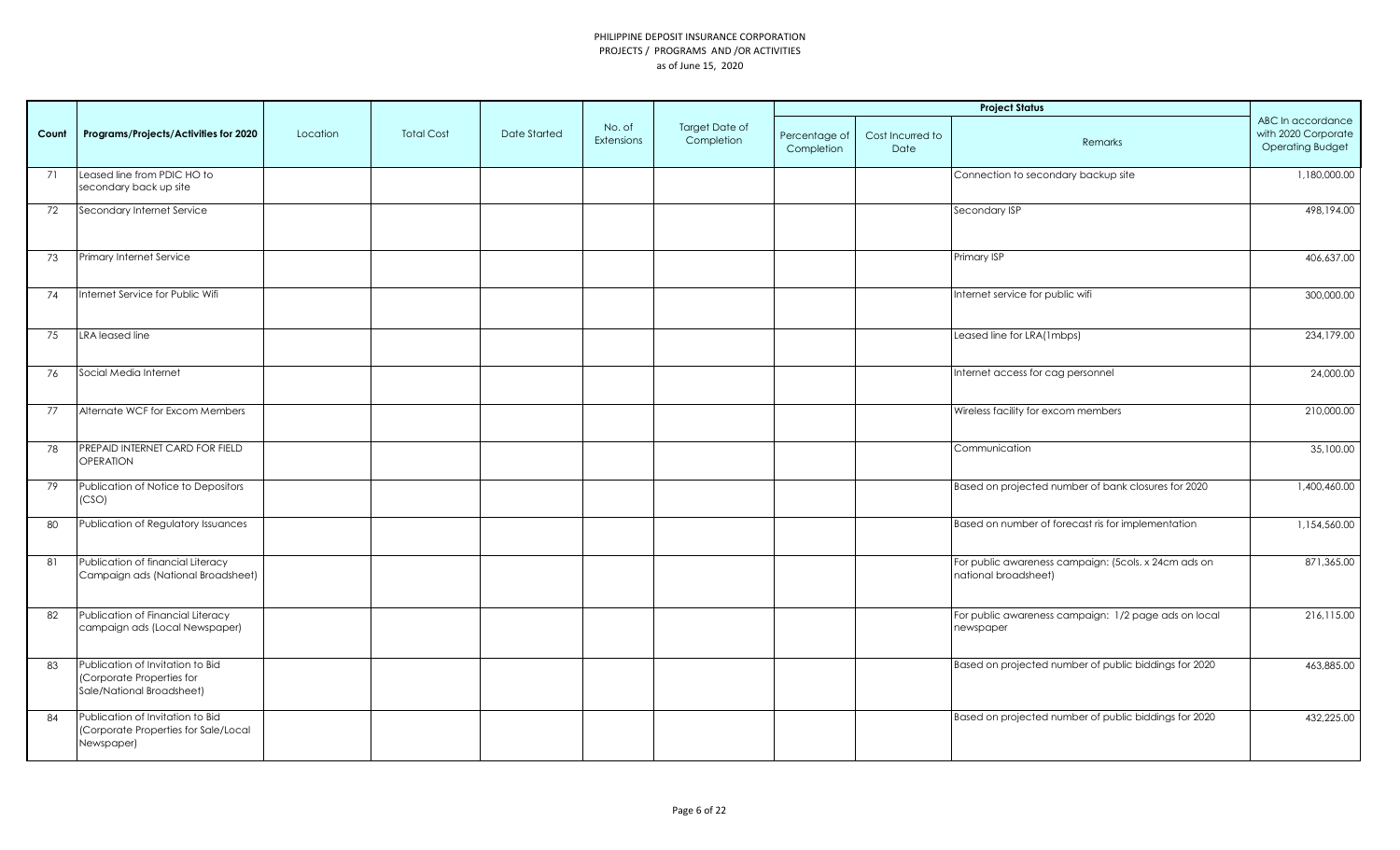|       |                                                                                                               |          |                   |                     |                             |                                     |                             |                          | <b>Project Status</b>                                                                                                                        |                                                                     |
|-------|---------------------------------------------------------------------------------------------------------------|----------|-------------------|---------------------|-----------------------------|-------------------------------------|-----------------------------|--------------------------|----------------------------------------------------------------------------------------------------------------------------------------------|---------------------------------------------------------------------|
| Count | Programs/Projects/Activities for 2020                                                                         | Location | <b>Total Cost</b> | <b>Date Started</b> | No. of<br><b>Extensions</b> | <b>Target Date of</b><br>Completion | Percentage of<br>Completion | Cost Incurred to<br>Date | Remarks                                                                                                                                      | ABC In accordance<br>with 2020 Corporate<br><b>Operating Budget</b> |
| 85    | Publication of Depositor Protection<br>and Awareness Week (National<br>Broadsheet))                           |          |                   |                     |                             |                                     |                             |                          | For public awareness campaign: 1 full page ad on national<br>broadsheet                                                                      | 230,912.00                                                          |
| 86    | Publication of Depositor Protection<br>and Awareness Week (Local<br>Newspaper)                                |          |                   |                     |                             |                                     |                             |                          | For public awareness campaign: 3 full page ad on local<br>newspaper                                                                          | 259,335.00                                                          |
| 87    | Publication of PDIC Special Events<br>(Anniversary, etc.)                                                     |          |                   |                     |                             |                                     |                             |                          | For public awareness: 1 full page ad on national broadsheet                                                                                  | 230,912.00                                                          |
| 88    | Publication of Invitation to Bid<br>(Procurement related ads): IT related<br>advertisements                   |          |                   |                     |                             |                                     |                             |                          | Compliance with publication requirements                                                                                                     | 62,244.00                                                           |
| 89    | Publication of Invitation to Bid<br>(Procurement related ads): ASG<br>related advertisements                  |          |                   |                     |                             |                                     |                             |                          | Compliance with publication requirements                                                                                                     | 62,244.00                                                           |
| 90    | Publication of Invitation to Bid<br>(Procurement related ads): HRG<br>related advertisements                  |          |                   |                     |                             |                                     |                             |                          | Compliance with publication requirements                                                                                                     | 31,122.00                                                           |
| 91    | Notice to the Public: Various<br>Advisories (Scam/Fraud and etc.)                                             |          |                   |                     |                             |                                     |                             |                          | For public awareness                                                                                                                         | 116,182.00                                                          |
| 92    | Publication of Job Placement                                                                                  |          |                   |                     |                             |                                     |                             |                          | Additional manpower services (2 ads x php58,091) x 1 day<br>publication                                                                      | 116,182.00                                                          |
| 93    | Other media: online advertisements<br>(social ads)                                                            |          |                   |                     |                             |                                     |                             |                          | Social media ads                                                                                                                             | 150,000.00                                                          |
| 94    | Other media: Job placement (website<br>career portal)                                                         |          |                   |                     |                             |                                     |                             |                          | Job online posting in a website career portal                                                                                                | 150,640.00                                                          |
| 95    | PDIC Informercial production and ad<br>placement                                                              |          |                   |                     |                             |                                     |                             |                          | Informercial production : three (3) infomercial @ php300,000;<br>informercial ad placement; 150 spots @php68,900 and 150<br>spots @php71,200 | 21,915,000.00                                                       |
| 96    | Radio campaign in the provinces for<br>the promotion of public bidding and<br>other asset disposal activities |          |                   |                     |                             |                                     |                             |                          | Promotion of public bidding and other asset disposal activities                                                                              | 9,006,000.00                                                        |
| 97    | Buy-out of 5-minute segment                                                                                   |          |                   |                     |                             |                                     |                             |                          | 12 episodes @ php358,000                                                                                                                     | 4,296,000.00                                                        |
| 98    | Audio Visual Presentation (AVP)<br>Production                                                                 |          |                   |                     |                             |                                     |                             |                          | For public awareness information campaign on deposit<br>insurance: one (1) avp @ php1,000,000                                                | 1,000,000.00                                                        |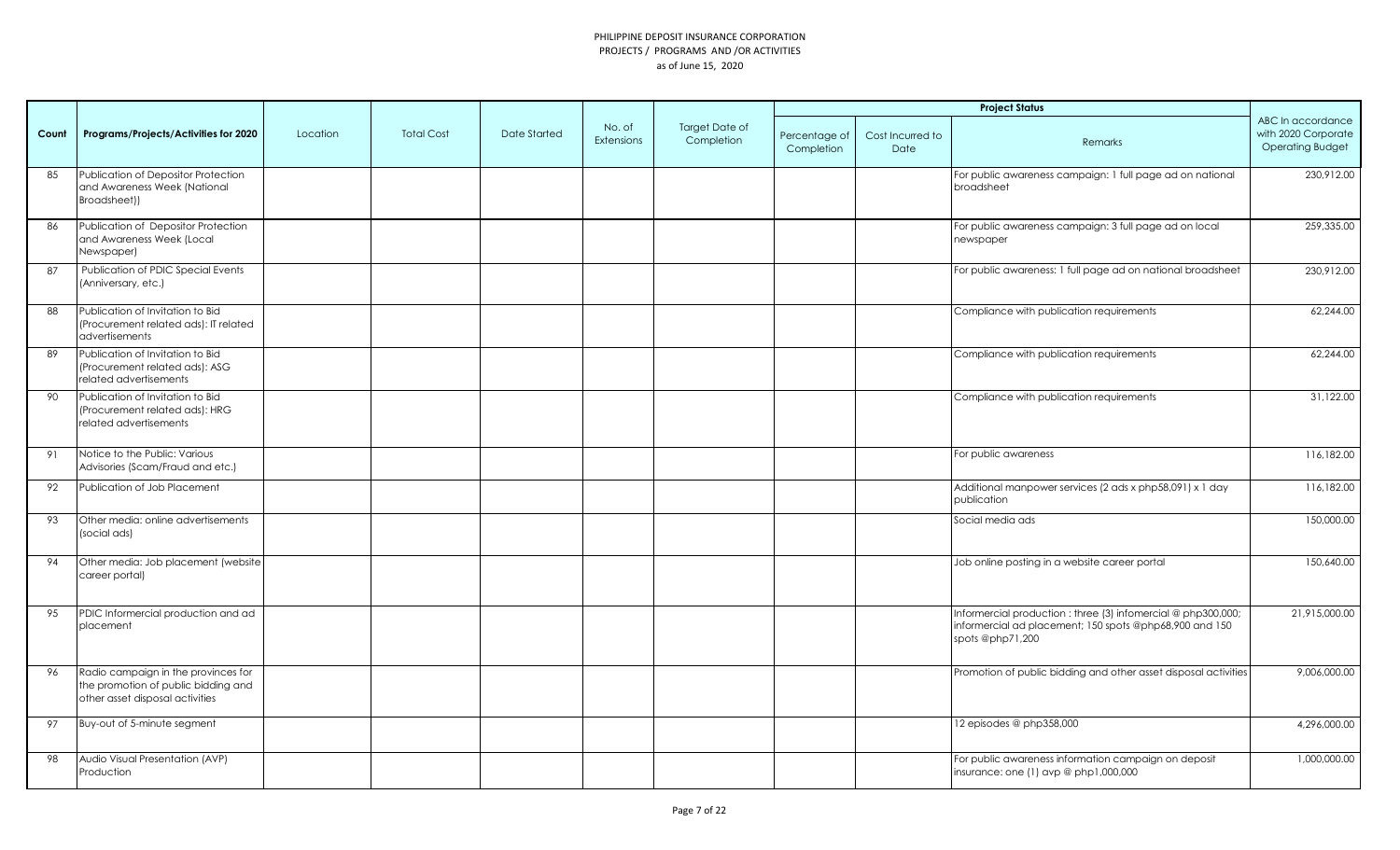|       |                                                                       |                   |                   |                 |                      |                                     |                             |                          | <b>Project Status</b>                                                                                                                                                                                                        |                                                                     |
|-------|-----------------------------------------------------------------------|-------------------|-------------------|-----------------|----------------------|-------------------------------------|-----------------------------|--------------------------|------------------------------------------------------------------------------------------------------------------------------------------------------------------------------------------------------------------------------|---------------------------------------------------------------------|
| Count | Programs/Projects/Activities for 2020                                 | Location          | <b>Total Cost</b> | Date Started    | No. of<br>Extensions | <b>Target Date of</b><br>Completion | Percentage of<br>Completion | Cost Incurred to<br>Date | Remarks                                                                                                                                                                                                                      | ABC In accordance<br>with 2020 Corporate<br><b>Operating Budget</b> |
| 99    | Announcements of takeover and<br>payout operations                    |                   |                   |                 |                      |                                     |                             |                          | Announcement of takeover and dbf (php1,000 @ 20 banks)                                                                                                                                                                       | 20,000.00                                                           |
| 100   | Printing of Understanding Deposit<br>Insurance (Brochure)             |                   |                   |                 |                      |                                     |                             |                          | For public awareness: printing of understanding deposit<br>insurance (brochure)- 2m cps @ php1.25                                                                                                                            | 2,500,000.00                                                        |
| 101   | Printing of Understanding Receivership<br>of Banks (Brochure)         |                   |                   |                 |                      |                                     |                             |                          | For public awareness: printing of understanding receivership<br>of banks (brochure)- 2m cps @ php1.25                                                                                                                        | 2,500,000.00                                                        |
| 102   | Printing of Creative Information<br>Materials                         |                   |                   |                 |                      |                                     |                             |                          | For public awareness: printing of creative information<br>materials- 50,000 copies @ php20.60)                                                                                                                               | 1,030,000.00                                                        |
| 103   | Digital Printing of various information<br>collaterals                |                   |                   |                 |                      |                                     |                             |                          | For public awareness: printing of various information<br>collaterals (ie. for iso audit and citizen;s charter compliance,<br>anvil nomination entry materials, exhibit materials (ie. kabisig<br>expo, hudcc, orobest, etc.) | 300,000.00                                                          |
| 104   | Printing and Publication                                              |                   |                   |                 |                      |                                     |                             |                          | Printing of leaflets, brochures, flyers, banners                                                                                                                                                                             | 500,000.00                                                          |
| 105   | Compendium of Regulatory Issuances<br>$(RI)$                          |                   |                   |                 |                      |                                     |                             |                          | Compendium of regulatory issuances (ri)- 1,500 cps @<br>php250.00                                                                                                                                                            | 375,000.00                                                          |
| 106   | Printing of PDIC Publication                                          |                   |                   |                 |                      |                                     |                             |                          | For public awareness: printing of pdic publication                                                                                                                                                                           | 250,000.00                                                          |
| 107   | Printing of PDIC Researches                                           |                   |                   |                 |                      |                                     |                             |                          | For public awareness: printing of pdic researches (two<br>occassional papers @ 1,000 cps each)                                                                                                                               | 200,000.00                                                          |
| 108   | Printing of Filing Deposit Insurance<br>Claims (Brochure)             |                   |                   |                 |                      |                                     |                             |                          | For public awareness: filing deposit insurance claims<br>(brochure) - 50,000 cps @ php1.3905                                                                                                                                 | 69,525.00                                                           |
| 109   | Notice to Depositors                                                  |                   |                   | January         |                      | Within the year                     | 2%                          | 5,850.00                 | Printing and binding expense for takeover and cso                                                                                                                                                                            | 300,000.00                                                          |
| 110   | Printing of Stakeholders Tarpaulin<br>requests (PSE/DPRM/NSO, et. al) |                   |                   |                 |                      |                                     |                             |                          | For linkaging with various stakeholders: printing of<br>stakeholders tarpaulin requests (pse/dprm/nso, et. al)                                                                                                               | 20,000.00                                                           |
| 111   | Printing of DPAW streamer                                             |                   |                   |                 |                      |                                     |                             |                          | In celebration/ commemoration of dpaw on june 16-22                                                                                                                                                                          | 3,000.00                                                            |
| 112   | Security Deposit - Lease Contract (2<br>mos)                          | PDIC Ayala Office | 1,691,857.40      | January 1, 2020 |                      | June 30, 2020                       | 100%                        |                          | 1,691,857.40 Contract with SSS for the lease of PDIC Offices and parking<br>slot at SSS Makati Building<br>. Paid - Additional Security Deposit Lease of Office Spaces<br>and Parking Slots in SSS Makati Building           | 29,192,036.00                                                       |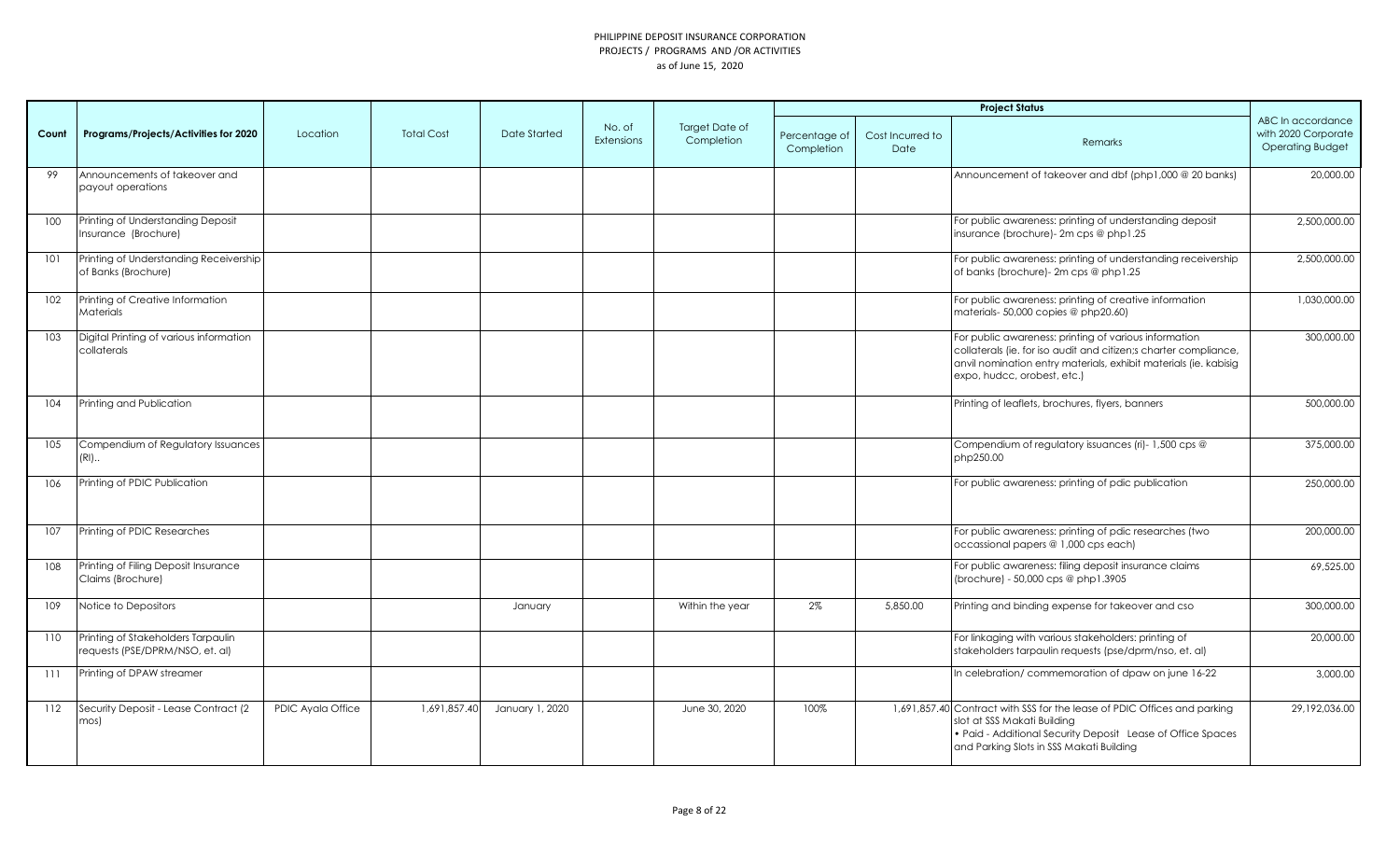|       |                                                                                                                                               |                                |                   |                     |                      |                                     |                             |                          | <b>Project Status</b>                                                                                                                                                                                                                                                                                                                                                                  |                                                                     |
|-------|-----------------------------------------------------------------------------------------------------------------------------------------------|--------------------------------|-------------------|---------------------|----------------------|-------------------------------------|-----------------------------|--------------------------|----------------------------------------------------------------------------------------------------------------------------------------------------------------------------------------------------------------------------------------------------------------------------------------------------------------------------------------------------------------------------------------|---------------------------------------------------------------------|
| Count | Programs/Projects/Activities for 2020                                                                                                         | Location                       | <b>Total Cost</b> | <b>Date Started</b> | No. of<br>Extensions | <b>Target Date of</b><br>Completion | Percentage of<br>Completion | Cost Incurred to<br>Date | Remarks                                                                                                                                                                                                                                                                                                                                                                                | ABC In accordance<br>with 2020 Corporate<br><b>Operating Budget</b> |
| 113   | Rent Expense- Interim Office                                                                                                                  | PDIC Ayala Office              | 65,488,228.32     | January 1, 2020     |                      | June 30, 2020                       | 50%                         |                          | 32,744,114.16 Contract with SSS for the lease of PDIC Offices and parking<br>slot at SSS Makati Building<br>• Awaiting submission of billing documents for the period April,<br>May & June 2020                                                                                                                                                                                        | 139,477,204.00                                                      |
| 114   | Rent Expense - Rental/ lease of 54<br>Parking Slots                                                                                           | PDIC Ayala Office              | 1,968,145.02      | January 1, 2020     |                      | June 30, 2020                       | 50%                         |                          | 1,968,145.02 Contract with SSS for the lease of PDIC Offices and parking<br>slot at SSS Makati Building<br>· Paid - April, May & June Billing                                                                                                                                                                                                                                          | 4,000,000.00                                                        |
| 115   | Rent Expense - Taguig and Cupang<br>Warehouse                                                                                                 | Taguig and Cupang<br>Warehosue | 234,000.00        | January 1, 2020     |                      | December 31, 2020                   | $6\%$                       |                          | 14,406,00 JY & Sons Realty<br>· Paid - January Billing                                                                                                                                                                                                                                                                                                                                 | 2.948.400.00                                                        |
| 116   | Rental Services for Photocopying<br>Machine                                                                                                   | PDIC Ayala Office              | 2,020,604.00      | January 1, 2020     |                      | December 31, 2020                   | 15%                         |                          | 305,000.00 Rental services for photocopying machine                                                                                                                                                                                                                                                                                                                                    | 2,020,604.00                                                        |
| 117   | Rent Expense-Rental of Warehouse                                                                                                              |                                |                   |                     |                      |                                     |                             |                          | Rent expense - rental of warehouse                                                                                                                                                                                                                                                                                                                                                     | 1,551,000.00                                                        |
| 118   | Rent Expense - Indoor Ornamental<br>Plants                                                                                                    | PDIC Ayala Office              | 86,436.00         | January 1, 2020     |                      | June 30, 2020                       | 33%                         |                          | 28,812.00 LOLA BEBS GARDEN, ATBP. For the Rental of Fresh Indoor<br>Ornamental Plants including its maintenance at the PDIC<br>Ayala Office for January to June 2020<br>• March, Billing - for processing of payment<br>• Awarded to CVAP Construction the Rental of Fresh Indoor<br>Ornamental Plants including its maintenance at the PDIC<br>Ayala Office for July to December 2020 | 172,873.00                                                          |
| 119   | Rental of IT Equipment                                                                                                                        |                                |                   |                     |                      |                                     |                             |                          | In case of multiple bank closure                                                                                                                                                                                                                                                                                                                                                       | 120,000.00                                                          |
| 120   | <b>Disaster Recovery Services</b>                                                                                                             |                                |                   |                     |                      |                                     |                             |                          | PDIC back up site                                                                                                                                                                                                                                                                                                                                                                      | 3,308,044.00                                                        |
| 121   | Secondary Backup Site                                                                                                                         |                                |                   |                     |                      |                                     |                             |                          | Secondary backup site                                                                                                                                                                                                                                                                                                                                                                  | 700,000.00                                                          |
| 122   | Bloomberg                                                                                                                                     |                                |                   |                     |                      | Within the year                     |                             |                          | Subscription of 2 terminals for the year 2019                                                                                                                                                                                                                                                                                                                                          | 3,944,031.00                                                        |
| 123   | News monitoring services and social<br>media listening (print broadcast,<br>online plus monitoring of approx. 6,000<br>social media channels) |                                |                   |                     |                      |                                     |                             |                          | Comprehensive news monitoring and social listening<br>(php537,600 @php44,800/month subscription plan x 12)<br>months)                                                                                                                                                                                                                                                                  | 600.000.00                                                          |
| 124   | Subscription Expense - Cable TV<br>Subscription                                                                                               | PDIC Ayala Office              | 37,920.00         | January 1, 2020     |                      | June 30, 2020                       | 0%                          |                          | 0.00 SKYCABLE CORPORATION - Cable TV subscription (Silver) for<br>the OVP-CAG, CCD, OBC, TD, ASG, PAC and Cable TV<br>subscription (Gold) for the OP<br>• For issuance of PO c/o PPD                                                                                                                                                                                                   | 77,520.00                                                           |
| 125   | Subscription to SEC iview                                                                                                                     |                                |                   |                     |                      |                                     |                             |                          | <b>SEC</b> iview                                                                                                                                                                                                                                                                                                                                                                       | 7,500.00                                                            |
| 126   | Procurement of Daily Newspapers<br>and Business World                                                                                         | PDIC Ayala Office              | 610,116.00        | January 1, 2020     |                      | December 31, 2020                   | 25%                         |                          | 182,529.00 Daily newspapers and business world                                                                                                                                                                                                                                                                                                                                         | 610,116.00                                                          |
| 127   | LEX Libris and Licenses                                                                                                                       |                                |                   |                     |                      |                                     |                             |                          | Subscription expense                                                                                                                                                                                                                                                                                                                                                                   | 73,546.00                                                           |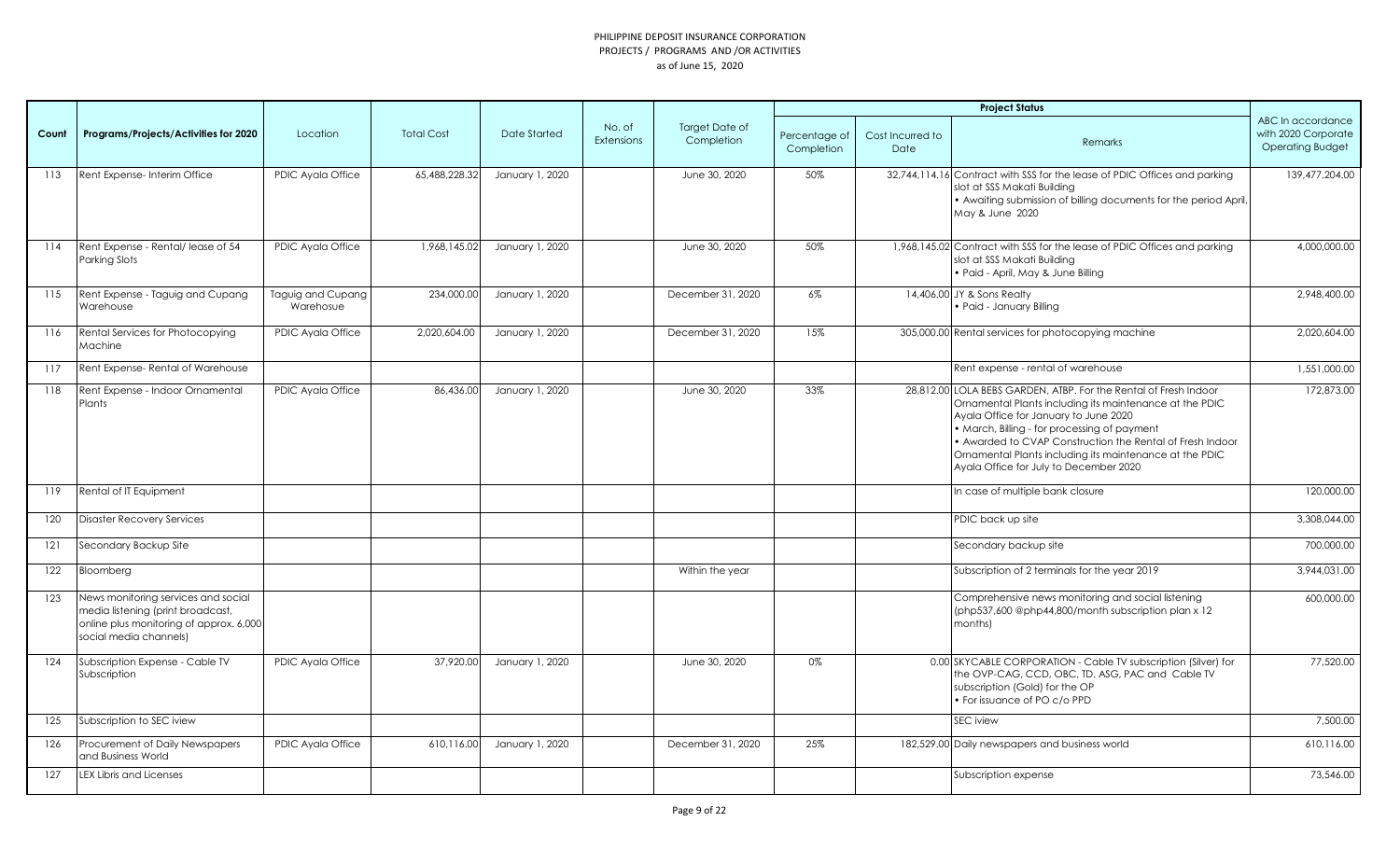|       |                                                  |          |                   |                                |                             |                                                                         |                             |                          | <b>Project Status</b>                                                                                                                                                                                                                                                                                                                                                                                                                                                                                                                                                                                                                                                                                                                                                                                                                                                                                                                                                                                     |                                                                     |
|-------|--------------------------------------------------|----------|-------------------|--------------------------------|-----------------------------|-------------------------------------------------------------------------|-----------------------------|--------------------------|-----------------------------------------------------------------------------------------------------------------------------------------------------------------------------------------------------------------------------------------------------------------------------------------------------------------------------------------------------------------------------------------------------------------------------------------------------------------------------------------------------------------------------------------------------------------------------------------------------------------------------------------------------------------------------------------------------------------------------------------------------------------------------------------------------------------------------------------------------------------------------------------------------------------------------------------------------------------------------------------------------------|---------------------------------------------------------------------|
| Count | Programs/Projects/Activities for 2020            | Location | <b>Total Cost</b> | Date Started                   | No. of<br><b>Extensions</b> | Target Date of<br>Completion                                            | Percentage of<br>Completion | Cost Incurred to<br>Date | Remarks                                                                                                                                                                                                                                                                                                                                                                                                                                                                                                                                                                                                                                                                                                                                                                                                                                                                                                                                                                                                   | ABC In accordance<br>with 2020 Corporate<br><b>Operating Budget</b> |
| 128   | Subscription - CD Asia Online                    |          |                   |                                |                             |                                                                         |                             |                          | Subscription                                                                                                                                                                                                                                                                                                                                                                                                                                                                                                                                                                                                                                                                                                                                                                                                                                                                                                                                                                                              | 27,492.00                                                           |
| 129   | Subscription - The Economist                     |          |                   |                                |                             |                                                                         |                             |                          | Subscription                                                                                                                                                                                                                                                                                                                                                                                                                                                                                                                                                                                                                                                                                                                                                                                                                                                                                                                                                                                              | 14,711.00                                                           |
| 130   | Subscription - Financial Times                   |          |                   |                                |                             |                                                                         |                             |                          | Subscription                                                                                                                                                                                                                                                                                                                                                                                                                                                                                                                                                                                                                                                                                                                                                                                                                                                                                                                                                                                              | 27,555.00                                                           |
| 131   | Subscription to Time Magazine                    |          |                   |                                |                             |                                                                         |                             |                          | Magazine subsciption                                                                                                                                                                                                                                                                                                                                                                                                                                                                                                                                                                                                                                                                                                                                                                                                                                                                                                                                                                                      | 5,000.00                                                            |
| 132   | Subscription of Time Magazine                    |          |                   |                                |                             |                                                                         |                             |                          | One-year subscription of time magazine                                                                                                                                                                                                                                                                                                                                                                                                                                                                                                                                                                                                                                                                                                                                                                                                                                                                                                                                                                    | 5,000.00                                                            |
| 133   | Miscellaneous Expense                            |          |                   |                                |                             |                                                                         |                             |                          | Miscellaneous expense                                                                                                                                                                                                                                                                                                                                                                                                                                                                                                                                                                                                                                                                                                                                                                                                                                                                                                                                                                                     | 36,000.00                                                           |
| 134   | Organization Development Review                  | Makati   | 5,500,000.00      | For procurement                | n/a                         | 6 months after<br>engagement of<br>consulting service<br>provider (CSP) | 0%                          | 0.00                     | Procurement of CSP was put on hold due to the Enhanced<br>Community Quarantine.<br>June 11 - BAC sent a memo to HRG and ITG to review their<br>project TORs involving the review of corporate structure and<br>IT structure based on its observation on overlapping of<br>services of the consultants for procurement and to study the<br>possible merger of the two projects.<br>June 22 - HRG and ITG submitted a joint reply to BAC that the<br>latter should proceed with the public bidding of the two<br>projects because these are different projects which require<br>the potential consultants to have the necessary expertise to<br>undertake the concerned project.<br>As agreed during the meeting with the President, ITG revised<br>its project TOR to reflect that the output of the consultant in<br>terms of ITG structure and manpower staffing which is just one<br>of the deliverables under the project, shall be submtited to<br>HRG as input in the Review and Design of the OSSP. | 5,500,000.00                                                        |
| 135   | <b>Client Satisfaction Survey</b>                |          |                   |                                |                             |                                                                         |                             |                          | Meet requirement of gcg and expansion/enhancement of<br>survey to cover other clients                                                                                                                                                                                                                                                                                                                                                                                                                                                                                                                                                                                                                                                                                                                                                                                                                                                                                                                     | 5,000,000.00                                                        |
| 136   | Compensation Study                               | n/a      | n/a               | n/a                            | n/a                         | n/a                                                                     | n/a                         | n/a                      | Procurement is subject to the results of GCG study on<br>Compensation and Position Classification System for GOCCs                                                                                                                                                                                                                                                                                                                                                                                                                                                                                                                                                                                                                                                                                                                                                                                                                                                                                        | 5,000,000.00                                                        |
| 137   | Succession Planning                              | Makati   |                   | 2,461,424.00 November 14, 2019 |                             | November 2020                                                           | 25%                         | 0.00                     | Projectis ongoing.                                                                                                                                                                                                                                                                                                                                                                                                                                                                                                                                                                                                                                                                                                                                                                                                                                                                                                                                                                                        | 2,500,000.00                                                        |
|       |                                                  |          |                   |                                |                             |                                                                         |                             |                          | Processing of 1st payment is ongoing.                                                                                                                                                                                                                                                                                                                                                                                                                                                                                                                                                                                                                                                                                                                                                                                                                                                                                                                                                                     |                                                                     |
| 138   | Conduct of Nationwide Public<br>Awareness Survey |          |                   |                                |                             |                                                                         |                             |                          | For promotion of public awareness: measurement of<br>effectiveness of brand campaign/public awareness                                                                                                                                                                                                                                                                                                                                                                                                                                                                                                                                                                                                                                                                                                                                                                                                                                                                                                     | 2,000,000.00                                                        |
| 139   | <b>HRG</b> - Consultancy Services                |          |                   |                                |                             |                                                                         |                             |                          | Engagement of highly technical and confidential consultant<br>for the review of pdic ossp-phase i.                                                                                                                                                                                                                                                                                                                                                                                                                                                                                                                                                                                                                                                                                                                                                                                                                                                                                                        | 1,500,000.00                                                        |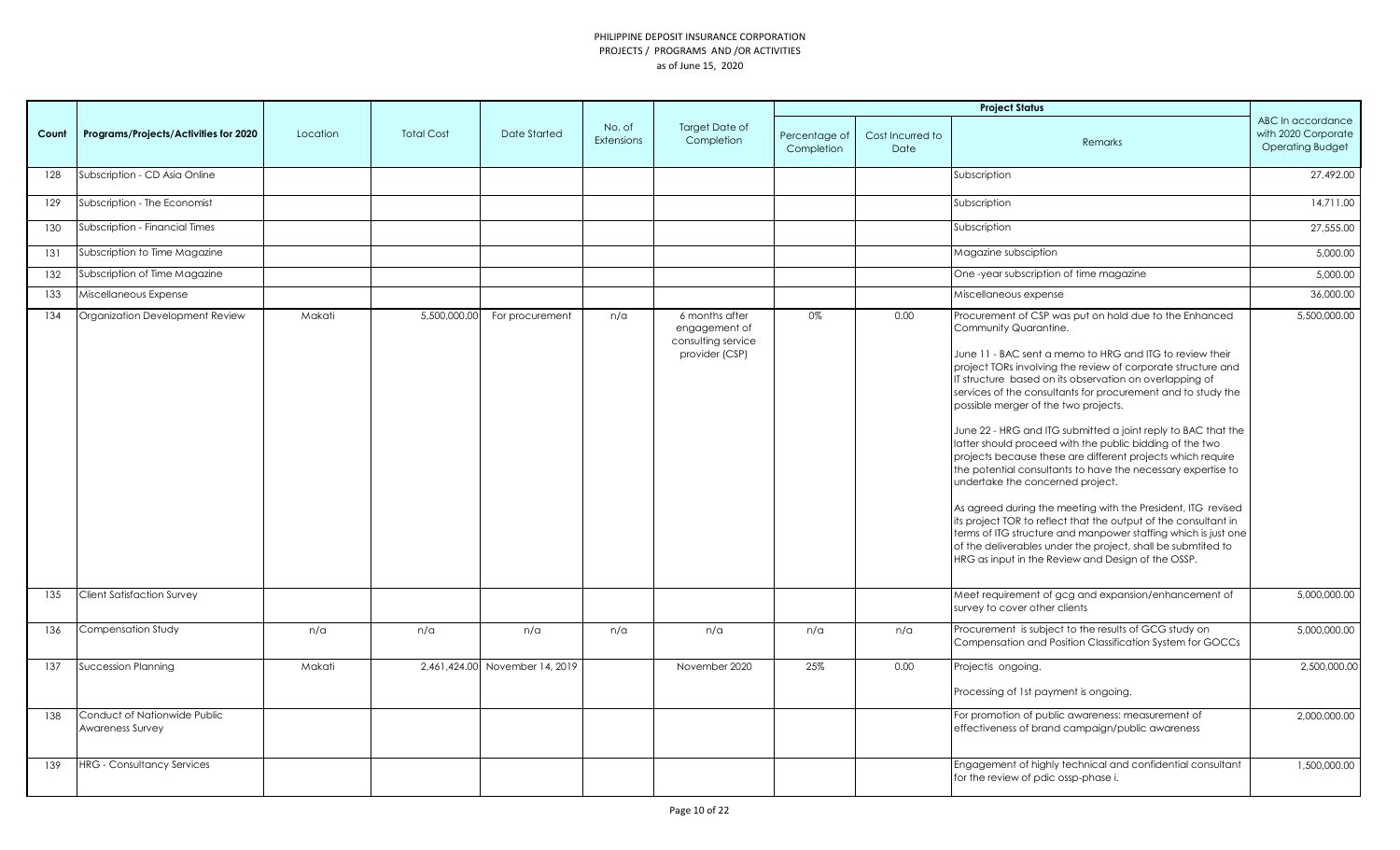|       |                                                                                                           |                   |                   |                 |                      |                                     |                             |                          | <b>Project Status</b>                                                                                                                                                                                                                                                                               |                                                                     |
|-------|-----------------------------------------------------------------------------------------------------------|-------------------|-------------------|-----------------|----------------------|-------------------------------------|-----------------------------|--------------------------|-----------------------------------------------------------------------------------------------------------------------------------------------------------------------------------------------------------------------------------------------------------------------------------------------------|---------------------------------------------------------------------|
| Count | Programs/Projects/Activities for 2020                                                                     | Location          | <b>Total Cost</b> | Date Started    | No. of<br>Extensions | <b>Target Date of</b><br>Completion | Percentage of<br>Completion | Cost Incurred to<br>Date | Remarks                                                                                                                                                                                                                                                                                             | ABC In accordance<br>with 2020 Corporate<br><b>Operating Budget</b> |
| 140   | Corporate Branding                                                                                        |                   |                   |                 |                      |                                     |                             |                          | For public awaress: extension of brand campaign                                                                                                                                                                                                                                                     | 1,500,000.00                                                        |
| 141   | Candidate Profiling of Professional<br><b>H</b> Irees                                                     |                   |                   |                 |                      |                                     |                             |                          | Procurement of cbrsp system                                                                                                                                                                                                                                                                         | 1,000,000.00                                                        |
| 142   | Review of Workforce Requirement                                                                           |                   |                   |                 |                      |                                     |                             |                          | Consultancy                                                                                                                                                                                                                                                                                         | 1,000,000.00                                                        |
| 143   | Consultant for the PDIC Annual<br>Report                                                                  |                   |                   |                 |                      |                                     |                             |                          | Concept development for design and layout: consultant for<br>the pdic annual report                                                                                                                                                                                                                 | 750,000.00                                                          |
| 144   | Establishment of Information Security<br>Management Systems (ISMS)<br>certifiable to 27001:2013 Standards |                   |                   |                 |                      |                                     |                             |                          | IT process certification                                                                                                                                                                                                                                                                            | 581,840.00                                                          |
| 145   | Consultancy for development of PDIC<br>Publication                                                        |                   |                   |                 |                      |                                     |                             |                          | for promotion of public awareness: consultancy for<br>development of pdic publication                                                                                                                                                                                                               | 250,000.00                                                          |
| 146   | <b>ISO Certification</b>                                                                                  |                   |                   |                 |                      |                                     |                             |                          | ISO certification of 1 major process                                                                                                                                                                                                                                                                | 250,000.00                                                          |
| 147   | <b>ISO Certification</b>                                                                                  |                   |                   |                 |                      |                                     |                             |                          | ISO certification                                                                                                                                                                                                                                                                                   | 110,000.00                                                          |
| 148   | Salaries and Compensation -<br>Institutional and Individual Contracts                                     |                   |                   |                 |                      |                                     |                             |                          | Compensation and travel allowance of contractual<br>personnel.<br>P374,416.75 - For return to LSERV for SOA revision for the billing<br>period February 1 to 15, 2020.<br>P653,638.12- Billings of salaries and overtime forwarded to<br>BDD for processing of payment in the amount of P653,638.12 | 78,573,646.00                                                       |
| 149   | <b>Direct Hiring Technical Services</b>                                                                   |                   |                   |                 |                      |                                     |                             |                          | For hiring of technical outsourced personnel                                                                                                                                                                                                                                                        | 8,481,600.00                                                        |
| 150   | <b>Direct Hiring Technical Services</b>                                                                   |                   |                   |                 |                      |                                     |                             |                          | For hiring of technical outsourced personnel                                                                                                                                                                                                                                                        | 5,803,200.00                                                        |
| 151   | Professional Services - General<br>Services - Hauling of PDIC Properties                                  |                   |                   |                 |                      |                                     |                             |                          | Move-out/ move-in to pdic chino roces building and/or pdic<br>interim leased offices<br>• Realignment of Budget for various Semi-Expendable<br>Expenses in the amount of P 376,700.00                                                                                                               | 5,000,000.00                                                        |
| 152   | Professional Services - General<br>Servicess - Interim Office Garbage<br>Hauling                          | PDIC Ayala Office | 315,450.00        | January 1, 2020 |                      | June 30, 2020                       | 50%                         |                          | 157,725.00 Contract with SSS for the lease of PDIC Offices and parking<br>slot at SSS Makati Building<br>• Awaiting submission of billing documents for the period April<br>and May 2020                                                                                                            | 693,990.00                                                          |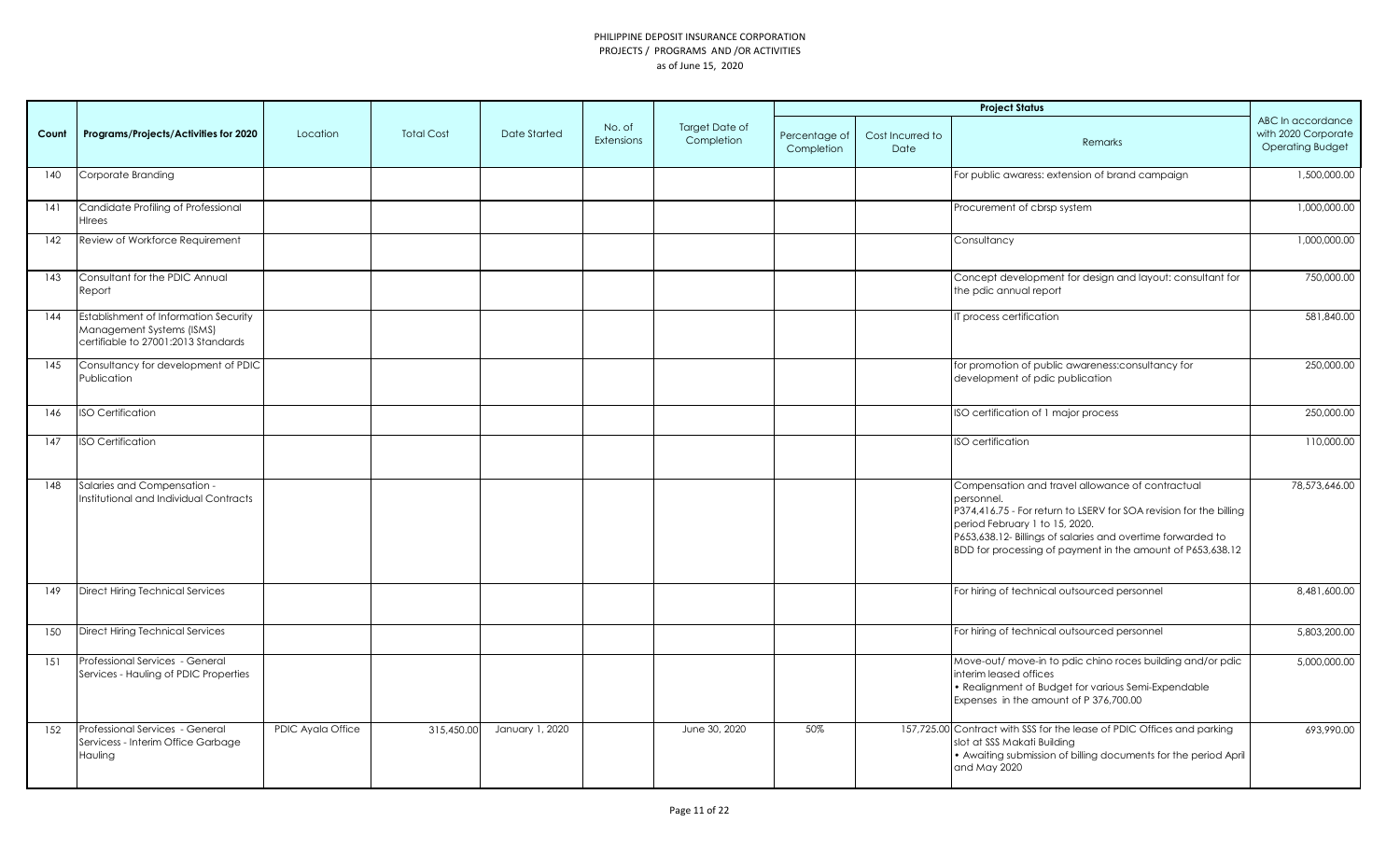|       |                                                                                                                                               |                                                                                            |                   |                     |                             |                                     |                             |                          | <b>Project Status</b>                                                                                                                                                                                                                                                                                                                                               |                                                                     |
|-------|-----------------------------------------------------------------------------------------------------------------------------------------------|--------------------------------------------------------------------------------------------|-------------------|---------------------|-----------------------------|-------------------------------------|-----------------------------|--------------------------|---------------------------------------------------------------------------------------------------------------------------------------------------------------------------------------------------------------------------------------------------------------------------------------------------------------------------------------------------------------------|---------------------------------------------------------------------|
| Count | Programs/Projects/Activities for 2020                                                                                                         | Location                                                                                   | <b>Total Cost</b> | <b>Date Started</b> | No. of<br><b>Extensions</b> | <b>Target Date of</b><br>Completion | Percentage of<br>Completion | Cost Incurred to<br>Date | Remarks                                                                                                                                                                                                                                                                                                                                                             | ABC In accordance<br>with 2020 Corporate<br><b>Operating Budget</b> |
| 153   | Professional Services - General<br>Services-Garbage Hauling at PDIC<br>Chino Roces                                                            | <b>PDIC Chino Roces</b>                                                                    | 80,000.00         | January 1, 2020     |                             | December 31, 2020                   | 0%                          |                          | 0.00 . Ombeng Hauling Services - Hauling of items with no<br>significant value and/or debris stockpiled along the entrance<br>of PDIC Building in Chino Roces premises (i.e., debris - bits and<br>pieces of loose lumber/wood, old toilet fixtures, twisted ceiling<br>runners, glass panels, pvc pipes, etc.) at 4,000.00 per trip<br>• For processing of payment | 500,000.00                                                          |
| 154   | <b>Hauling Services</b>                                                                                                                       |                                                                                            |                   |                     |                             |                                     |                             |                          | To be used during field operations.                                                                                                                                                                                                                                                                                                                                 | 400,002.00                                                          |
| 155   | Professional Services - General<br>Services Pest Control Services                                                                             | PDIC AYala Office,<br><b>PDIC Chino Roces</b><br>and Taguig and<br>Cupang Warehosue        | 66,388.50         | January 1, 2020     |                             | June 30, 2020                       | 17%                         |                          | 11,064.75 • Power House Pest Control Sevices for the Supply of labor,<br>tools, materials ans supervison for the conduct of Pest and<br>Rodent Control Services at PDIC Ayala Premises and Taguig<br>and Cupang Warehouse<br>· Paid - January 2020 Billing<br>· February 2020 Billing - for processing of billing                                                   | 137,830.00                                                          |
| 156   | Professional Services - General<br>Services - Change of Combination of<br>safe and vault doors                                                |                                                                                            |                   |                     |                             |                                     |                             |                          | Change of combination of safe and vault doors                                                                                                                                                                                                                                                                                                                       | 120,000.00                                                          |
| 157   | Professional Services - General<br>Services - Annual Inspection of<br>Professional Mechanical Engineer<br>(PDIC Building in Chino Roces)      |                                                                                            |                   |                     |                             |                                     |                             |                          | Annual inspection of professional mechanical engineer (pdic<br>building in chino roces)                                                                                                                                                                                                                                                                             | 40,000.00                                                           |
| 158   | Professional Services - General<br>Services Annual Inspection of<br>Professional Electrical Engineer (PDIC<br><b>Building in Chino Roces)</b> |                                                                                            |                   |                     |                             |                                     |                             |                          | Annual inspection of professional electrical engineer (pdic<br>building in chino roces)                                                                                                                                                                                                                                                                             | 40,000.00                                                           |
| 159   | Professional Services - Janitorial and<br><b>Allied Services</b>                                                                              | PDIC AYala Office,<br><b>PDIC Chino Roces</b><br>and Taguig and<br><b>Cupang Warehosue</b> | 11,358,554.86     | May 31, 2019        |                             | May 30, 2020                        | 12%                         |                          | 2,098,712.59 Janitorial and allied services<br>· Paid - February 16-29, 2020 Billing (371,935.11)<br>· Paid - March 1-15, 2020 Billing (412,534.08)                                                                                                                                                                                                                 | 15,333,470.00                                                       |
| 160   | Professional Services - Security Services                                                                                                     | PDIC AYala Office,<br><b>PDIC Chino Roces</b><br>and Taguig and<br><b>Cupang Warehosue</b> | 24.302.929.44     | Nov. 27, 2019       | 2nd                         | May, 26,2020                        | 17%                         |                          | 4,196,121,12 Chino Roces building, taguig warehouse, cupang warehouse,<br>corporate ropa<br>· Paid - March 16-31, 2020 billing (P 714, 409.94)<br>· Paid - April 1-15, 2020 billing (P 702,951.98)<br>• Paid - April 16-30 billing (P 649,249.75)                                                                                                                   | 34,027,934.00                                                       |
| 161   | Repairs and Maintenance - Building<br>and Other Structures - Refill and<br>Maintenance of FM200 Fire<br>Suppression System                    |                                                                                            |                   |                     |                             |                                     |                             |                          | Refill and maintenance of fm200 fire suppression system                                                                                                                                                                                                                                                                                                             | 460,000.00                                                          |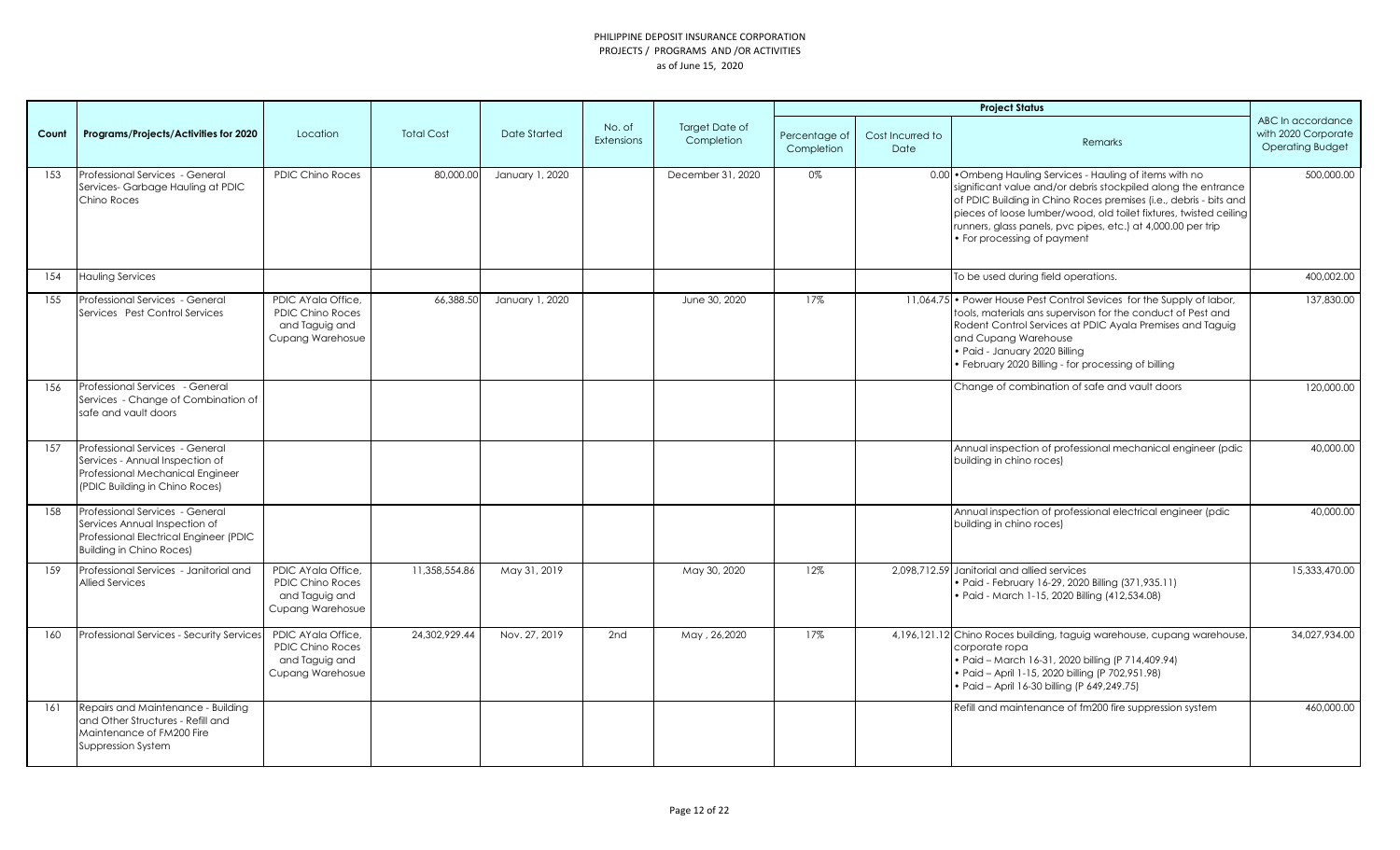|       |                                                                                                        |                         |                   |                 |                      |                              |                             |                          | <b>Project Status</b>                                                                                                                                                                                                                                    |                                                                     |
|-------|--------------------------------------------------------------------------------------------------------|-------------------------|-------------------|-----------------|----------------------|------------------------------|-----------------------------|--------------------------|----------------------------------------------------------------------------------------------------------------------------------------------------------------------------------------------------------------------------------------------------------|---------------------------------------------------------------------|
| Count | Programs/Projects/Activities for 2020                                                                  | Location                | <b>Total Cost</b> | Date Started    | No. of<br>Extensions | Target Date of<br>Completion | Percentage of<br>Completion | Cost Incurred to<br>Date | Remarks                                                                                                                                                                                                                                                  | ABC In accordance<br>with 2020 Corporate<br><b>Operating Budget</b> |
| 162   | Repairs and Maintenance - Building<br>and Other Structures- Elevator<br>Maintenance                    |                         |                   |                 |                      |                              |                             |                          | Elevator maintenance<br>. Realignment of Budget for RM-Buildings and Other<br>Structures of various items for the implementation/installation<br>(electrical and plumbing rouging-ins) of handwashing station<br>lin the in the amount of P 240.130.00   | 300,000.00                                                          |
| 163   | Repairs and Maintenance - Office<br>Equipment - Repair of Existing Office<br>Equipment                 |                         |                   |                 |                      |                              |                             |                          | Repair of existing office equipment                                                                                                                                                                                                                      | 200,000.00                                                          |
| 164   | Repairs and Maintenance - Other<br>Machinery and Equipment - Quarterly<br>Maintenance of Precision ACU | PDIC Ayala Office       | 265,000.00        | January 1, 2020 |                      | June 30, 2020                | 0%                          |                          | 0.00 SUPERSERVE CORPORATION for the conduct of two (2)<br>Quarterly Comprehensive Preventive Maintenance of 3-5TR<br>ACU at the Data Center<br>• Awaiting submission of billing docuemetns                                                               | 1,000,000.00                                                        |
| 165   | Repairs and Maintenance - Other<br>Machinery and Equipment -<br>Maintenance of Genset                  | <b>PDIC Chino Roces</b> | 17,000.00         | January 1, 2020 |                      | December 31, 2020            | 0%                          |                          | 0.00 DC GEN Enterprises - Inspection/assessment of PDIC's two (2)<br>units generator sets at the PDIC Building in Chino Roces<br>relative to the proposed conversion of power output from 480<br>Volts to 400 Volts<br>• For processing of billing       | 600,000.00                                                          |
| 166   | Repairs and Maintenance - Other<br>Machinery and Equipment -<br>Preventive Maintenance of VRF          |                         |                   |                 |                      |                              |                             |                          | Repairs and maintenance - preventive maintenance of VRF<br>• Realignment of Budget for various office supplies expenses<br>in the amount of P 98,800.00<br>• Realignment of Budget for various office supplies expenses<br>in the amount of P 376,700.00 | 500,000.00                                                          |
| 167   | Repairs and Maintenance - Other<br>Machinery and Equipment - Fire<br>Extinguishers                     |                         |                   |                 |                      |                              |                             |                          | Refilling of fire extinguishers and conversion to green type                                                                                                                                                                                             | 450,000.00                                                          |
| 168   | Repairs and Maintenance - Other<br>Machinery and Equipment - Repair of<br>Air-con Units                |                         |                   |                 |                      |                              |                             |                          | Repair of air-con units                                                                                                                                                                                                                                  | 300,000.00                                                          |
| 169   | various replacement parts for printers                                                                 |                         |                   |                 |                      |                              |                             |                          | Replacement parts for printers                                                                                                                                                                                                                           | 52,000.00                                                           |
| 170   | various replacement parts for UPS                                                                      |                         |                   |                 |                      |                              |                             |                          | Replacement parts for ups                                                                                                                                                                                                                                | 363,000.00                                                          |
| 171   | various replacement parts for servers                                                                  |                         |                   |                 |                      |                              |                             |                          | Replacement parts for servers                                                                                                                                                                                                                            | 330,000.00                                                          |
| 172   | various replacement parts for<br>computers                                                             |                         |                   |                 |                      |                              |                             |                          | Replacement parts for computers                                                                                                                                                                                                                          | 155,000.00                                                          |
| 173   | Maintenance for IT Equipment                                                                           |                         |                   |                 |                      |                              |                             |                          | Maintenance for it equipment                                                                                                                                                                                                                             | 745,586.00                                                          |
| 174   | <b>IT Supplies</b>                                                                                     |                         |                   |                 |                      |                              |                             |                          | Supplies to be used for repairs and maintenance, ie, cables,<br>mouldings, rj45 etc.                                                                                                                                                                     | 400,000.00                                                          |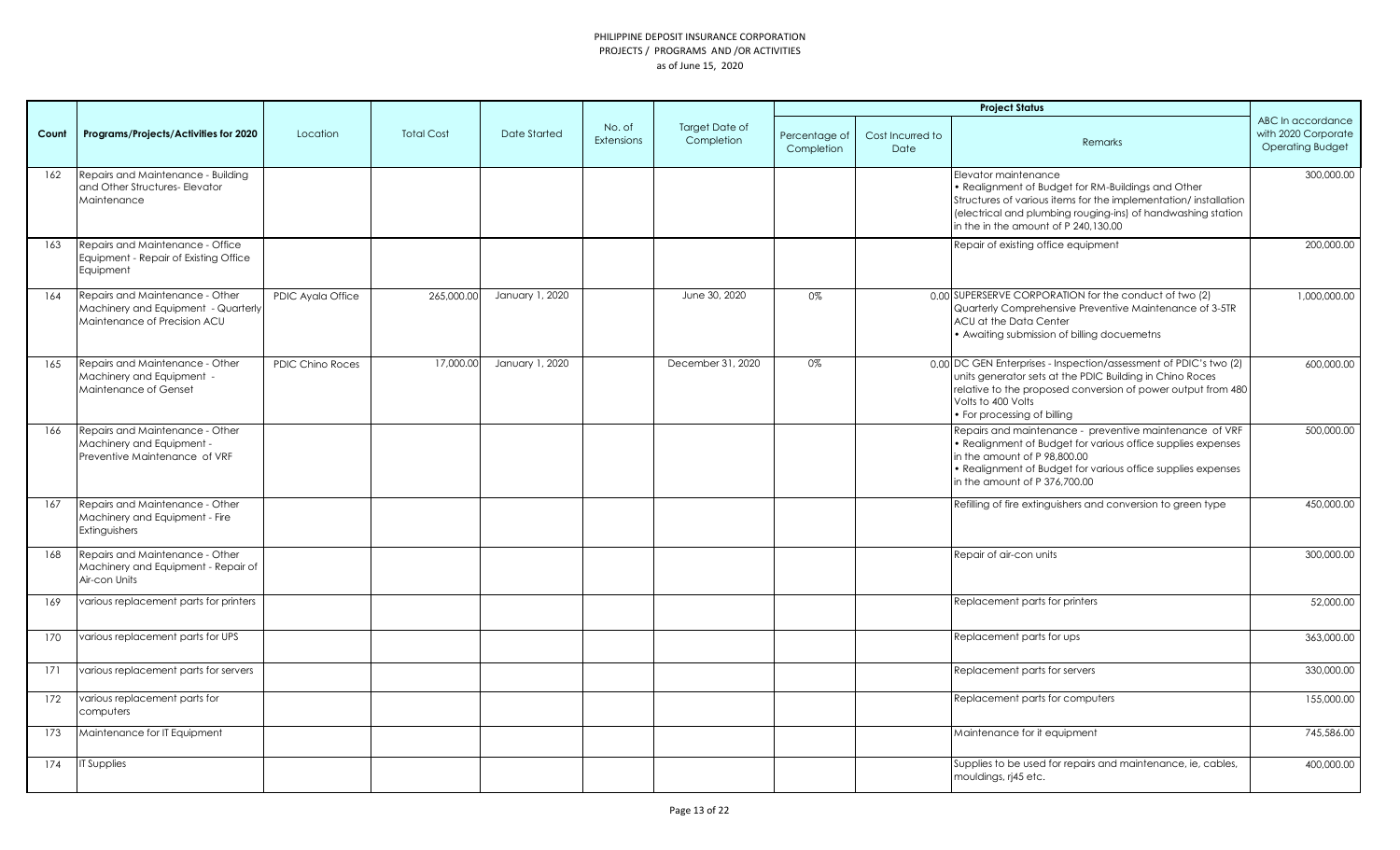|       |                                                  |          |                   |              |                      |                                     |                             |                          | <b>Project Status</b>                       | ABC In accordance<br>with 2020 Corporate<br><b>Operating Budget</b><br>172,890.00<br>4,741,680.00<br>4,000,000.00<br>2,000,000.00<br>1,500,000.00<br>3,200,000.00<br>1,600,254.00<br>1,096,768.00 |
|-------|--------------------------------------------------|----------|-------------------|--------------|----------------------|-------------------------------------|-----------------------------|--------------------------|---------------------------------------------|---------------------------------------------------------------------------------------------------------------------------------------------------------------------------------------------------|
| Count | Programs/Projects/Activities for 2020            | Location | <b>Total Cost</b> | Date Started | No. of<br>Extensions | <b>Target Date of</b><br>Completion | Percentage of<br>Completion | Cost Incurred to<br>Date | Remarks                                     |                                                                                                                                                                                                   |
| 175   | Comprehensive maintenance for<br>data center UPS |          |                   |              |                      |                                     |                             |                          | Maintenance for data center ups             |                                                                                                                                                                                                   |
| 176   | Integrated Financial System                      |          |                   |              |                      |                                     |                             |                          | Repairs & maintenance expenses              |                                                                                                                                                                                                   |
| 177   | Corporate Budget System 2                        |          |                   |              |                      |                                     |                             |                          | Repairs & maintenance expenses              |                                                                                                                                                                                                   |
| 178   | <b>GIS</b>                                       |          |                   |              |                      |                                     |                             |                          | Repairs & maintenance expenses              |                                                                                                                                                                                                   |
| 179   | <b>IPPFSS</b>                                    |          |                   |              |                      |                                     |                             |                          | Repairs & maintenance expenses              |                                                                                                                                                                                                   |
| 180   | Lotus Domino software maintenance                |          |                   |              |                      |                                     |                             |                          | Maintenance for lotus domino email software |                                                                                                                                                                                                   |
| 181   | Antivirus and antispam software                  |          |                   |              |                      |                                     |                             |                          | Antivirus and antispam software             |                                                                                                                                                                                                   |
| 182   | Checkpoint firewall maintenance                  |          |                   |              |                      |                                     |                             |                          | Checkpoint maintenance                      |                                                                                                                                                                                                   |
| 183   | Helpdesk maintenance                             |          |                   |              |                      |                                     |                             |                          | Helpdesk software maintenance               | 410,168.00                                                                                                                                                                                        |
| 184   | Network Monitoring System<br>maintenance         |          |                   |              |                      |                                     |                             |                          | Maintenance for nms                         | 344,744.00                                                                                                                                                                                        |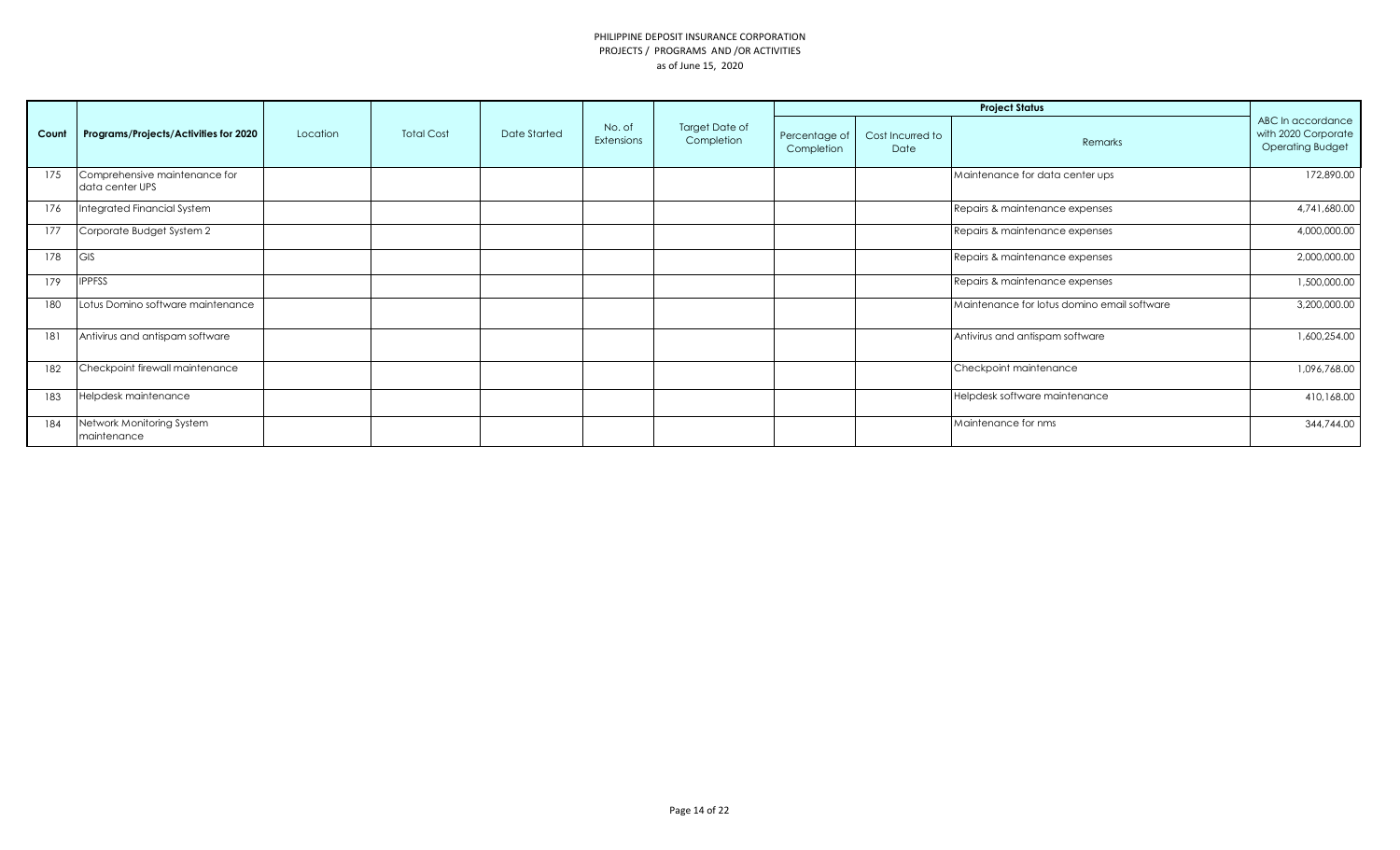|       |                                                                                                                                            |          |                   |                 |                      |                              |                             |                                 | <b>Project Status</b>                                                                                                                                                                                                                                                                                                                                                                                                                                                                                                                                                                                                                                                                                                                                                                                                                                                                                                                                                                                                                                                                                                                                                                                                                                                                                                                                                                                                                                                                                                                                                                                                                                                                                                                                                                                                                                                                                                                                                                                                                                                                                         |                                                                     |
|-------|--------------------------------------------------------------------------------------------------------------------------------------------|----------|-------------------|-----------------|----------------------|------------------------------|-----------------------------|---------------------------------|---------------------------------------------------------------------------------------------------------------------------------------------------------------------------------------------------------------------------------------------------------------------------------------------------------------------------------------------------------------------------------------------------------------------------------------------------------------------------------------------------------------------------------------------------------------------------------------------------------------------------------------------------------------------------------------------------------------------------------------------------------------------------------------------------------------------------------------------------------------------------------------------------------------------------------------------------------------------------------------------------------------------------------------------------------------------------------------------------------------------------------------------------------------------------------------------------------------------------------------------------------------------------------------------------------------------------------------------------------------------------------------------------------------------------------------------------------------------------------------------------------------------------------------------------------------------------------------------------------------------------------------------------------------------------------------------------------------------------------------------------------------------------------------------------------------------------------------------------------------------------------------------------------------------------------------------------------------------------------------------------------------------------------------------------------------------------------------------------------------|---------------------------------------------------------------------|
| Count | Programs/Projects/Activities for 2020                                                                                                      | Location | <b>Total Cost</b> | Date Started    | No. of<br>Extensions | Target Date of<br>Completion | Percentage of<br>Completion | Cost Incurred to<br><b>Date</b> | Remarks                                                                                                                                                                                                                                                                                                                                                                                                                                                                                                                                                                                                                                                                                                                                                                                                                                                                                                                                                                                                                                                                                                                                                                                                                                                                                                                                                                                                                                                                                                                                                                                                                                                                                                                                                                                                                                                                                                                                                                                                                                                                                                       | ABC In accordance<br>with 2020 Corporate<br><b>Operating Budget</b> |
| 185   | Repairs and Maintenance - Motor<br>Vehicles - Mechanical/Air con/<br>Electrical/body repairs participation<br>fee (per insurance contract) |          | 1,922,000.00      | January 1, 2020 |                      | December 31, 2020            | 7%                          |                                 | 128,315.24 Mechanical/air con/electrical/body repairs participation<br>fee (per insurance contract) - different vehicles<br>. Paid - Payment for 2020-2021 LTO registration of PDIC 2009<br>thermalyte T. Vios 1.3e gas m/t Sedan SJP 451 for Jan 2020 to<br>Jan 2021 (P 1929.06)<br>. Payment for the 2020 LTO registration renewal of PDIC 2008<br>T. Corola1.6V/AT ALTIS SJC 862 (P 3829.20)<br>• Payment for the 2020 LTO registration renewal of PDIC 2014<br>T. Hi-Ace GL GRANDIA VAN SJN 812 (P 2,429.06)<br>. Payment for the 2020 LTO Registration renewal of PDIC 2008<br>T. INNOVA 2.5J DSL/MT SJC 852 (P 2,229.06)<br>. Paid - Juan Jose Auto Shop: PAYMENT FOR THE MATERIALS,<br>LABOR AND PARTS IN THE PMS SERVICE OF PDIC 2008 ASPEN<br>WHITE MITSUBISHI CANTER FE519CC ALUMINUM VAN THAT<br>INCLUDES THE 90,000 KM OMS, FULLY SYNTHETIC ENGINE<br>CHANGE OIL, ENGINE TUNE UP AND DETAILING, ENGINE<br>IDLING LEVEL, CHECK UP ALTERNATING CURRENT SUPPLY,<br>BELTS, RADIATOR FAN, AND ALTERNATOR, TOP ALL FLUIDSLEVEL<br>TO GAUGE, CHECK FUEL SUPPLY LINE, TIGHTEN WHEEL AND<br><b>BODY BOLTS, CHECK CLEAN BRAKE SYSTEM, INTERIOR CABIN</b><br>CLEANING, TRACTOR HEAD BODY WASH AND WAX, UNDER<br>CARRIAGE POWER WAS in the amount of P 18,000.00 (Goods<br>and Labor Cost)<br>· Paid - Juan Jose Auto Shop: PAYMENT FOR SUPPLY, LABOR,<br>MATERIALS AND PARTS IN THE REPAIR OF THE AIR<br>CONDITIONING UNIT OF PDIC 2008 BEIGE METALLIC TOYOTA<br>COROLLA ALTIS 1.6V A/T GASOLINE SEDAN SJC 862 WITH PO<br>NO. 022-19-12-814 in the amount of P 16,000.00 (Goods and<br>Labor Cost)<br>• Paid - Fleetserv for the payment for the supply of labor,<br>parts and materials for the repair oand replacement of<br>defective and worn out parts of underchasis parts of PDIC<br>2008 TOYOTA COROLLA ALTIS 1.6V A/T SJC 862 in the amount<br>of P 49,951.00<br>• Paid - Fleetserv for the payment for the supply of labor,<br>parts and materials of worn-out rubber tire mounting wheel<br>alignment and wheel camber alignment of TOYOTA CAMRY<br>2.4V A/T ZTU 918 in the amount of P 33.948.00 | 1,922,000.00                                                        |
| 186   | Repairs and Maintenance - Motor<br>Vehicles - Smoke Emission Test                                                                          |          |                   |                 |                      |                              |                             |                                 | Smoke emission test                                                                                                                                                                                                                                                                                                                                                                                                                                                                                                                                                                                                                                                                                                                                                                                                                                                                                                                                                                                                                                                                                                                                                                                                                                                                                                                                                                                                                                                                                                                                                                                                                                                                                                                                                                                                                                                                                                                                                                                                                                                                                           | 15,500.00                                                           |
| 187   | Reimbursable Business Expenses                                                                                                             |          |                   |                 |                      |                              |                             |                                 | <b>Extraordinary and miscellaneous expenses</b>                                                                                                                                                                                                                                                                                                                                                                                                                                                                                                                                                                                                                                                                                                                                                                                                                                                                                                                                                                                                                                                                                                                                                                                                                                                                                                                                                                                                                                                                                                                                                                                                                                                                                                                                                                                                                                                                                                                                                                                                                                                               | 1,320,000.00                                                        |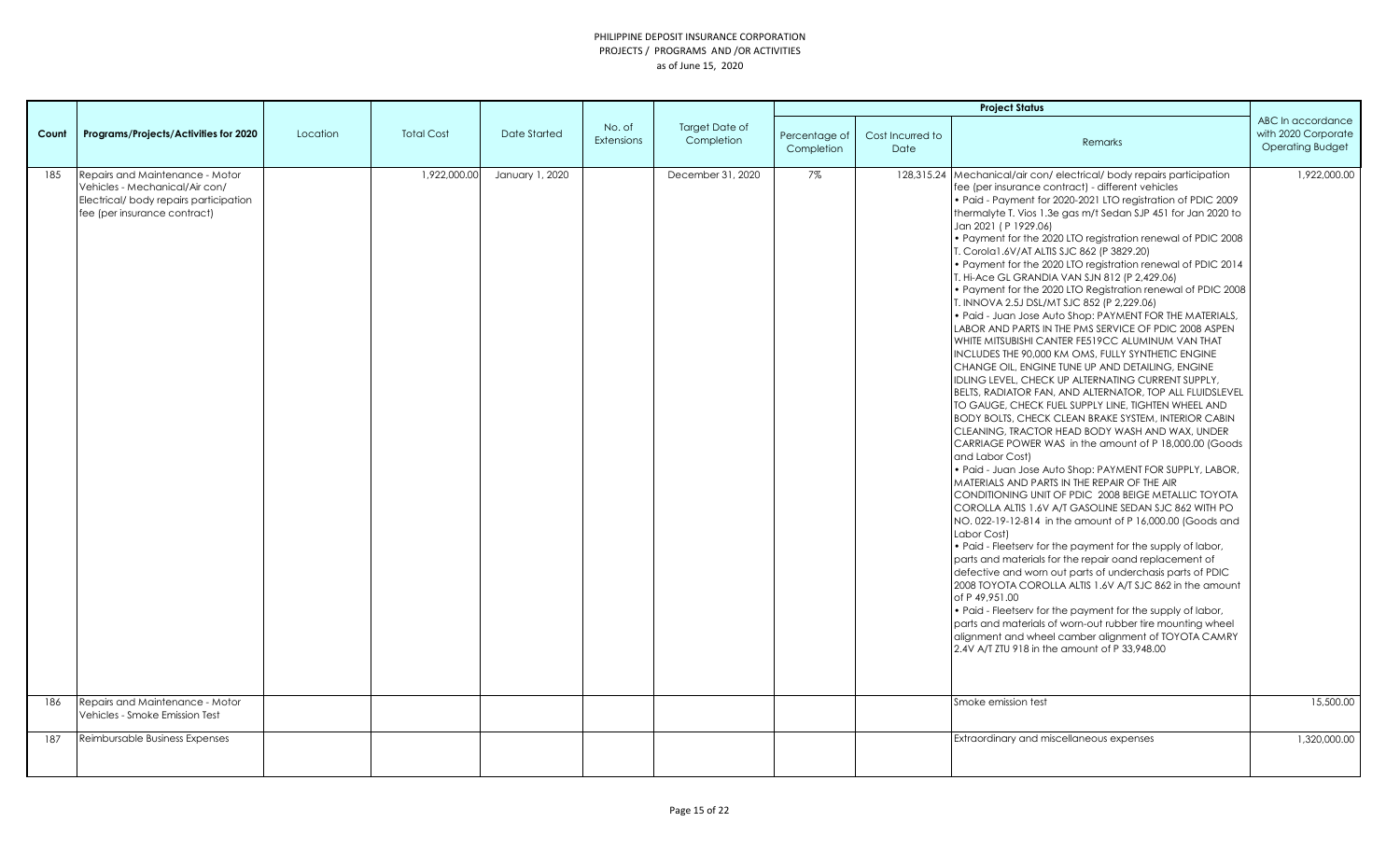|       |                                                                                                                                                                      |          |                   |              |                             |                                     |                             |                          | <b>Project Status</b>                                                                                                                                                                 |                                                                     |
|-------|----------------------------------------------------------------------------------------------------------------------------------------------------------------------|----------|-------------------|--------------|-----------------------------|-------------------------------------|-----------------------------|--------------------------|---------------------------------------------------------------------------------------------------------------------------------------------------------------------------------------|---------------------------------------------------------------------|
| Count | Programs/Projects/Activities for 2020                                                                                                                                | Location | <b>Total Cost</b> | Date Started | No. of<br><b>Extensions</b> | <b>Target Date of</b><br>Completion | Percentage of<br>Completion | Cost Incurred to<br>Date | Remarks                                                                                                                                                                               | ABC In accordance<br>with 2020 Corporate<br><b>Operating Budget</b> |
| 188   | Media Relations/ Meetings/<br>Consultations/Linkaging with Other<br>Organizations/Institutions                                                                       |          | 1,645.00          | January      |                             |                                     |                             |                          | 1,645.00 For purchase of food & other food supplies to be served &<br>used during meetings of dis                                                                                     | 155,500.00                                                          |
| 189   | Public Relations/ Meetings/<br>Consultations/Fora/Seminars with<br>other Organizations/Institutions                                                                  |          |                   |              |                             |                                     |                             |                          | Various concerns (legal, audit, investigative and<br>administrative)-p36,000 (12 events)                                                                                              | 36,000.00                                                           |
| 190   | Media Relations/ Meetings/<br>Consultations/Linkaging w/Other<br>Organizations/Institutions                                                                          |          |                   |              |                             |                                     |                             |                          | For purchase of food and other food supplies including<br>miscellaneous items (e.g., coffee filter, dishwashing liquid,<br>tissue, table napkin, sponge, etc.) served and used during | 116,000.00                                                          |
| 191   | Media Relations/ Meetings/<br>Consultations/Linkaging w/Other<br>Organizations/Institutions                                                                          |          |                   |              |                             |                                     |                             |                          | Meetings w/ other agencies (gov't & private/ banks)                                                                                                                                   | 50,000.00                                                           |
| 192   | Extraordinary and Miscellaneous<br>Expenses - Public Relations /<br>Meetings/<br>Consultations/Fora/Seminars/Confere<br>nces w/ Other Organizations<br>/Institutions |          |                   |              |                             |                                     |                             |                          | W/ bank org., govt and private institutions                                                                                                                                           | 550,000.00                                                          |
| 193   | Activities necessary to protect the<br>integrity of the corporation/ carry out<br>the mandate enhance the image of<br>the corporation                                |          |                   |              |                             |                                     |                             |                          | Public relations/meetings/consultations/fora/<br>seminars/conferences with other organizations/institutions                                                                           | 117,000.00                                                          |
| 194   | <b>Extraordinary Expenses - Conference</b><br>w/ Other Organizations/ Institutions:                                                                                  |          | 28,000.00         | January 2020 |                             | December 2020                       |                             |                          | $0.00$ OSVP-MSS - 8,000.00<br>CG - 20,000.00                                                                                                                                          | 28,000.00                                                           |
| 195   | Activities necessary to protect the<br>integrity of the corporation/ carry out<br>the mandate/enhance the image of<br>the corporation                                |          |                   |              |                             |                                     |                             |                          | Public<br>relations/meetings/consultations/fora/seminars/conferences<br>with other organizations/institutions                                                                         | 4,414,500.00                                                        |
| 196   | Media Relations/ Meetings/<br>Consulations/Linkaging w/Other<br>Organizations/Institutions                                                                           |          |                   |              |                             |                                     |                             |                          | Meeting re coa matters                                                                                                                                                                | 25,000.00                                                           |
| 197   | <b>Expenses during Field Operations</b><br>and/or other constraints                                                                                                  |          |                   |              |                             |                                     |                             |                          | For purchase of food and other food supplies to be served<br>and used during field operations                                                                                         | 101,900.00                                                          |
| 198   | Corporate giveaways/tokens                                                                                                                                           |          |                   |              |                             |                                     |                             |                          | Tokens to be given away to all pdic birthday celebrants                                                                                                                               | 163,500.00                                                          |
| 199   | Activities to establish professional<br>networks with other organization &<br>personalities - corporate<br>giveaways/tokens                                          |          |                   |              |                             |                                     |                             |                          | Corporate giveaways/tokens (to establish goodwill/linkaging<br>& professional network with various stakeholders - local and<br>foreign stakeholders)                                  | 1,475,000.00                                                        |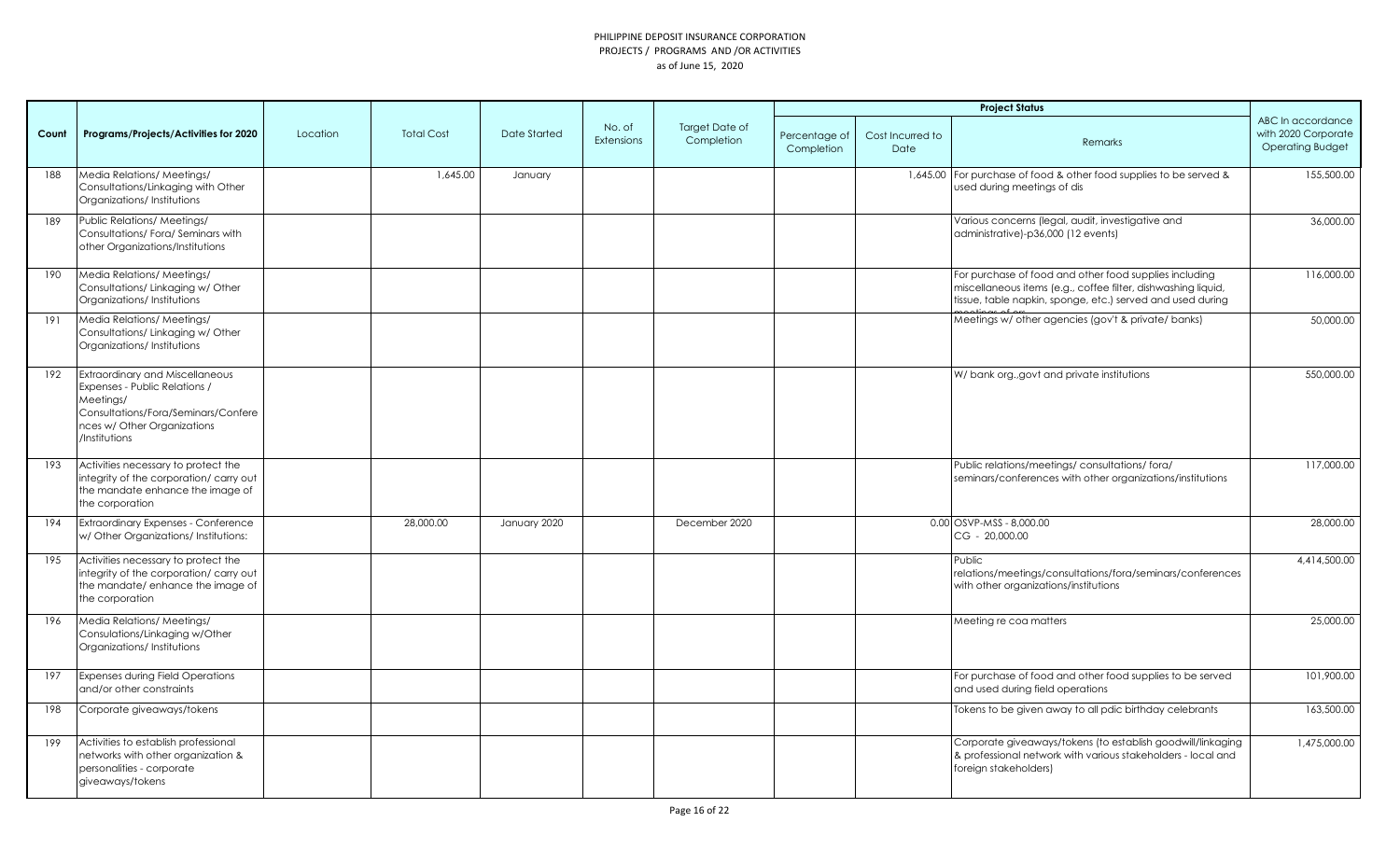|       |                                                                                               |             |                   |                     |                             |                              |                             |                          | <b>Project Status</b>                                                                                    |                                                                     |
|-------|-----------------------------------------------------------------------------------------------|-------------|-------------------|---------------------|-----------------------------|------------------------------|-----------------------------|--------------------------|----------------------------------------------------------------------------------------------------------|---------------------------------------------------------------------|
| Count | Programs/Projects/Activities for 2020                                                         | Location    | <b>Total Cost</b> | <b>Date Started</b> | No. of<br><b>Extensions</b> | Target Date of<br>Completion | Percentage of<br>Completion | Cost Incurred to<br>Date | Remarks                                                                                                  | ABC In accordance<br>with 2020 Corporate<br><b>Operating Budget</b> |
| 200   | <b>GAD Related Activities</b>                                                                 |             |                   |                     |                             |                              |                             |                          | Women's month celebration and campaign to end violence<br>against women and children (vawc)              | 317,000.00                                                          |
| 201   | Participation to other activities of<br>other government agencies                             |             |                   |                     |                             |                              |                             |                          | Fun run and other directives from csc, dof and other<br>government agencies                              | 240,000.00                                                          |
| 202   | <b>GCAA Sports Activities</b>                                                                 |             |                   |                     |                             |                              |                             |                          | Activities as maybe directed by management                                                               | 100,000.00                                                          |
| 203   | Activities to establish professional<br>networks with other organization and<br>personalities |             |                   |                     |                             |                              |                             |                          | Congratulatory tokens/flowers to government agencies (for<br>head of stakeholder/partners - p6,000 x 12) | 72,000.00                                                           |
| 204   | Committee Board Meetings                                                                      |             |                   |                     |                             |                              |                             |                          | Committee board meetings                                                                                 | 1,307,988.00                                                        |
| 205   | <b>PDIC Board Meetings</b>                                                                    |             |                   |                     |                             |                              |                             |                          | PDIC board meetings                                                                                      | 871,992.00                                                          |
| 206   | Extraordinary Expenses - Committee<br>(Excom/ Mancom) Meetings                                | <b>PDIC</b> |                   |                     | Continuing Concern          |                              |                             |                          | 67,171.85 EXCOM, MANCOM                                                                                  | 400,000.00                                                          |
| 207   | Committee Meetings                                                                            |             |                   |                     |                             |                              |                             |                          | To be used during conduct of various internal meetings<br>related to compliance issues.                  | 18,000.00                                                           |
| 208   | Committee Meetings                                                                            |             |                   |                     |                             |                              |                             |                          | For purchase of food & other food items to be served during<br>committee meetings                        | 82,800.00                                                           |
| 209   | Other Internal Meetings                                                                       |             | 32,752.75         | January             |                             |                              |                             |                          | 32,752.75 For purchase of food and other food items to be served<br>during meeting of dis                | 304,200.00                                                          |
| 210   | For AHC-Related Cases                                                                         |             |                   |                     |                             |                              |                             |                          | Committee meetings                                                                                       | 18,000.00                                                           |
| 211   | Other Internal Meetings                                                                       |             |                   |                     |                             |                              |                             |                          | Various sectoral concerns                                                                                | 19,500.00                                                           |
| 212   | Internal Meetings (Secretariat)                                                               |             |                   |                     |                             |                              |                             |                          | Internal meetings                                                                                        | 324,000.00                                                          |
| 213   | Other Internal Meetings                                                                       |             |                   |                     |                             |                              |                             |                          | To be used during internal meetings of ers                                                               | 222,500.00                                                          |
| 214   | Committee Meetings                                                                            |             |                   |                     |                             |                              |                             |                          | For purchase of food & other food items to be served during<br>meetings                                  | 2,000.00                                                            |
| 215   | Meetings within or outside unit                                                               |             |                   |                     |                             |                              |                             |                          | Sectoral/group/department meetings                                                                       | 199,600.00                                                          |
| 216   | Committee Meetings                                                                            |             |                   |                     |                             |                              |                             |                          | RLSG committee secretariats meetings                                                                     | 307,334.00                                                          |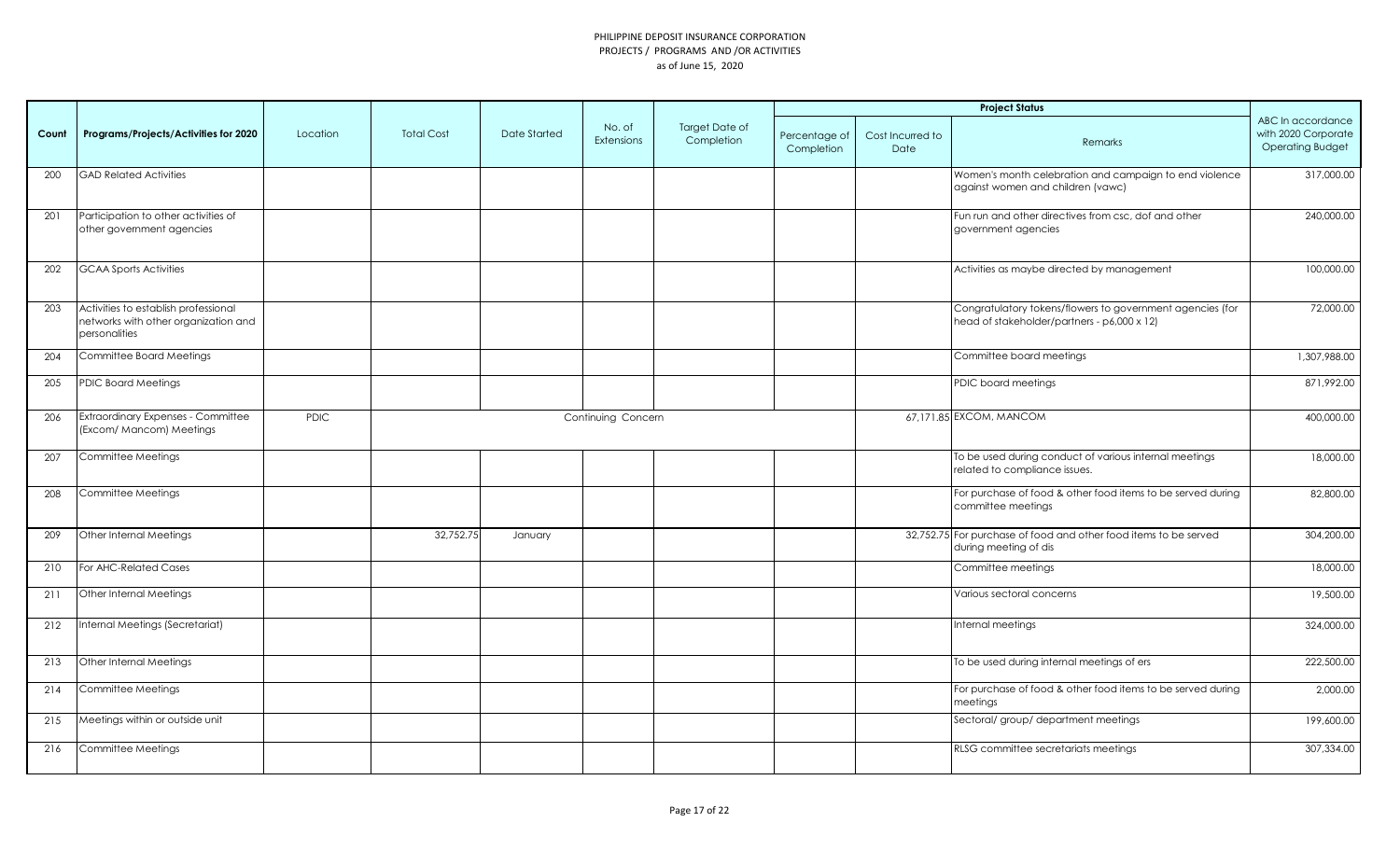|       |                                                                                                   |          |                   |                     |                             |                              |                             |                          | <b>Project Status</b>                                                                                                                                                                                                                                                                                                                                                                                                                                                                                                                                                     |                                                                     |
|-------|---------------------------------------------------------------------------------------------------|----------|-------------------|---------------------|-----------------------------|------------------------------|-----------------------------|--------------------------|---------------------------------------------------------------------------------------------------------------------------------------------------------------------------------------------------------------------------------------------------------------------------------------------------------------------------------------------------------------------------------------------------------------------------------------------------------------------------------------------------------------------------------------------------------------------------|---------------------------------------------------------------------|
| Count | Programs/Projects/Activities for 2020                                                             | Location | <b>Total Cost</b> | <b>Date Started</b> | No. of<br><b>Extensions</b> | Target Date of<br>Completion | Percentage of<br>Completion | Cost Incurred to<br>Date | Remarks                                                                                                                                                                                                                                                                                                                                                                                                                                                                                                                                                                   | ABC In accordance<br>with 2020 Corporate<br><b>Operating Budget</b> |
| 217   | <b>Extraordinary and Miscellaneous</b><br>Expenses - Meetings within or outside<br>unit           |          |                   |                     |                             |                              |                             |                          | W/ sector & group heads and op unit. this also includes<br>grocery and supplies incidentals to meeting (i.e coffee filter,<br>clean wraps, dish washing liquid, sponge, folded table<br>napkins, facial tissue etc.)                                                                                                                                                                                                                                                                                                                                                      | 842,400.00                                                          |
| 218   | Committee Meetings                                                                                |          |                   |                     |                             |                              |                             |                          | Committees under asg and hrg                                                                                                                                                                                                                                                                                                                                                                                                                                                                                                                                              | 437,840.00                                                          |
| 219   | Meetings within or outside unit                                                                   |          |                   |                     |                             |                              |                             |                          | Covers the internal meetings from january to december                                                                                                                                                                                                                                                                                                                                                                                                                                                                                                                     | 179,800.00                                                          |
| 220   | Extraordinary Expenses - Other<br>Committee Meetings                                              |          |                   |                     |                             |                              |                             |                          | For CPG                                                                                                                                                                                                                                                                                                                                                                                                                                                                                                                                                                   | 9,000.00                                                            |
| 221   | Extraordinary Expenses - Other Internal<br>Meetings                                               |          | 74,000.00         | January 2020        |                             | December 2020                |                             |                          | 7,741.75 OSVP-MSS - 34,000.00 with cost incurred to date of 2,522.75<br>CG - 40,000.00 with cost incurred to date of 3,490.00<br>CPG cost incurred to date - 1,729.00                                                                                                                                                                                                                                                                                                                                                                                                     | 164,000.00                                                          |
| 222   | Internal Meetings                                                                                 |          |                   |                     |                             |                              |                             |                          | Internal meetings - meetings within or outside unit (editorial<br>board meetings and various internal committee & working<br>groups meetings-consultation with other group/unit and<br>monitoring of action plan (ccd-editorial board and other<br>meetings p24k@2,000 x 12; ovp-cag - various consultation<br>meetings and monitoring of action plan p20k @2,000 x 10;<br>and ird various internal meetings p12k @p1,000 x 12)                                                                                                                                           | 56,000.00                                                           |
| 223   | Committee Meetings                                                                                |          |                   |                     |                             |                              |                             |                          | Other internal meetings                                                                                                                                                                                                                                                                                                                                                                                                                                                                                                                                                   | 175,800.00                                                          |
| 224   | Other Committee Meetings                                                                          |          |                   |                     |                             |                              |                             |                          | <b>ERMC/GRCC meetings</b>                                                                                                                                                                                                                                                                                                                                                                                                                                                                                                                                                 | 16,800.00                                                           |
| 225   | Meetings within or outside unit                                                                   |          |                   |                     |                             |                              |                             |                          | Meetings within rmo and with other units                                                                                                                                                                                                                                                                                                                                                                                                                                                                                                                                  | 12,000.00                                                           |
| 226   | <b>Employee Wellness</b>                                                                          |          |                   |                     |                             |                              |                             |                          | Employee relations/industrial peace activities                                                                                                                                                                                                                                                                                                                                                                                                                                                                                                                            | 3,000,000.00                                                        |
| 227   | <b>PDIC Chorale</b>                                                                               |          |                   |                     |                             |                              |                             |                          | Covers the expenses for the various performances / activities<br>of the pdic chorale                                                                                                                                                                                                                                                                                                                                                                                                                                                                                      | 732,800.00                                                          |
| 228   | Special events/activities of the<br>corporation - christmas activities/year-<br>end praise awards |          |                   |                     |                             |                              |                             |                          | Christmas activities/year-end praise awards (venue rental<br>and lunch/dinner-p1m (@1,000 x 1,000 pax); food packs for<br>security & housekeeping personnel (christmas activities) -<br>p80k (@p400 x 200 pax); lights & sound system and<br>entertainment - p600k; food packs for pdic employees,<br>security and housekeeping personnel (for new year's<br>thanksgiving) - p115k; bus rental - p100k; various prizes (raffle,<br>sectoral & games) - p350k; christmas and new year<br>thanksgiving masses - p50k (@p25k per event); and<br>miscellaneous expense - p30k | 2,325,000.00                                                        |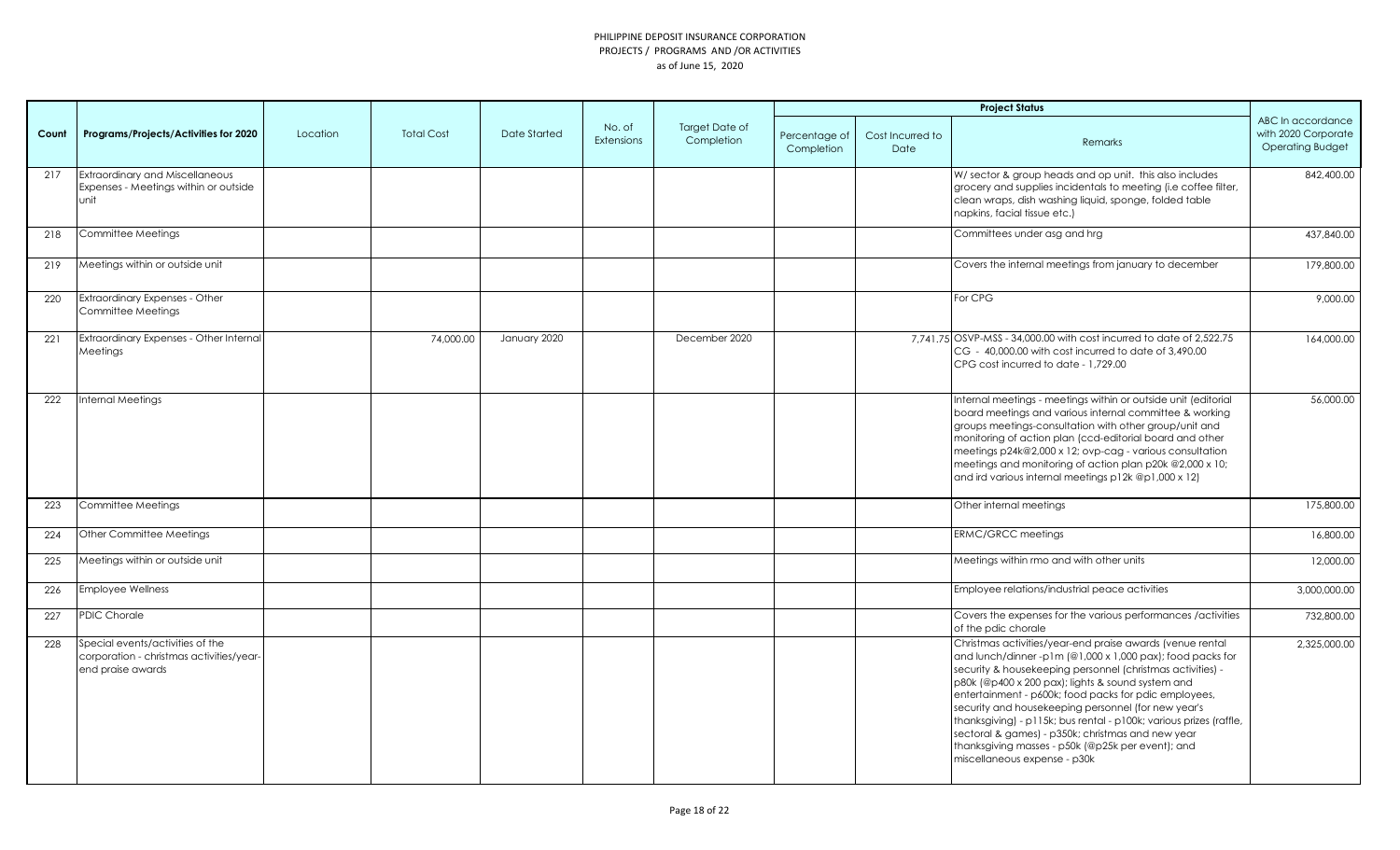|       |                                                                                                                                      |          |                   |              |                             |                              |                             |                          | <b>Project Status</b>                                                                                                                                                                                                                                                                                                                                                                            |                                                                     |
|-------|--------------------------------------------------------------------------------------------------------------------------------------|----------|-------------------|--------------|-----------------------------|------------------------------|-----------------------------|--------------------------|--------------------------------------------------------------------------------------------------------------------------------------------------------------------------------------------------------------------------------------------------------------------------------------------------------------------------------------------------------------------------------------------------|---------------------------------------------------------------------|
| Count | Programs/Projects/Activities for 2020                                                                                                | Location | <b>Total Cost</b> | Date Started | No. of<br><b>Extensions</b> | Target Date of<br>Completion | Percentage of<br>Completion | Cost Incurred to<br>Date | Remarks                                                                                                                                                                                                                                                                                                                                                                                          | ABC In accordance<br>with 2020 Corporate<br><b>Operating Budget</b> |
| 229   | Special events/activities of the<br>corporation - anniversary and/or mid-<br>year praise awards                                      |          |                   |              |                             |                              |                             |                          | Anniversary and/or mid-year praise awards (venue rental and<br>lunch/dinner p1m (@1,000 x 1,000 pax); lights & sound system<br>and entertainment - p600k; food packs for security and<br>housekeeping personnel - p80k (@400 x 200 pax); bus rental -<br>p100k; various prizes (raffle, sectoral & games) - p350k;<br>anniversary thanksgiving mass - p25k; and miscellaneous<br>expenses - p30k | 2,185,000.00                                                        |
| 230   | Conduct of training programs with<br>private or another government<br>agency                                                         |          |                   |              |                             |                              |                             |                          | Conduct of philja-P1,600,000 (2 seminars which cost P500,000<br>per event and philja bags with estimated amount of P300,000<br>per event), ec seminar-P100,000 (1 event)                                                                                                                                                                                                                         | 1,700,000.00                                                        |
| 231   | Hosting of the apec-frti program                                                                                                     |          |                   |              |                             |                              |                             |                          | Covers the city tour with dinner, cost of meals (lunch, am &<br>pm snacks & tokens)                                                                                                                                                                                                                                                                                                              | 400,000.00                                                          |
| 232   | Special events/activities of the<br>corporation - primary/joint hosting of<br>official visits                                        |          |                   |              |                             |                              |                             |                          | Primary/joint hosting of official visits (institutional visits of<br>counterpart deposit insurance agencies (dias))                                                                                                                                                                                                                                                                              | 1,000,000.00                                                        |
| 233   | <b>Extraordinary Expenses - Strat Planning</b><br>Exercises c/o PD                                                                   | PDIC     |                   |              |                             |                              |                             | 2,360.00                 | <b>Action Planning</b>                                                                                                                                                                                                                                                                                                                                                                           | 500,000.00                                                          |
| 234   | Corporate Philosophy and other<br>advocacy /learning incentives                                                                      |          |                   |              |                             |                              |                             |                          | Budget for prizes, t-shirts, tokens and other meeting expenses<br>to support various pdic learning & advocacy events/activities                                                                                                                                                                                                                                                                  | 275,000.00                                                          |
| 235   | Annual Physical Examination                                                                                                          |          |                   |              |                             |                              |                             |                          | For health and wellness program of pdic employees                                                                                                                                                                                                                                                                                                                                                | 30,000,00                                                           |
| 236   | Health information related activities                                                                                                |          |                   |              |                             |                              |                             |                          | Covers conduct of health lectures and health fair activities                                                                                                                                                                                                                                                                                                                                     | 102,000.00                                                          |
| 237   | Bereavement as expression of<br>sympathy                                                                                             |          |                   |              |                             |                              |                             |                          | Covers the deceased members and immediate family<br>members of pdic employees                                                                                                                                                                                                                                                                                                                    | 300,000.00                                                          |
| 238   | Bereavement as expression of<br>sympathy                                                                                             |          |                   |              |                             |                              |                             |                          | To organizations or individuals from outside of pdic<br>(procurement of funeral flower arrangements or mass card -<br>extending sympathy to bereaved stakeholders within the<br>year)                                                                                                                                                                                                            | 72,000.00                                                           |
| 239   | Engagement of External Appraisal                                                                                                     |          |                   |              |                             |                              |                             |                          | 1) For properties with bv / cav above 5mn.<br>$2)$ for<br>properties with expired appraisal that cannot be<br>accommodated by prad.                                                                                                                                                                                                                                                              | 8,540,800.00                                                        |
| 240   | CAPEX - Building and Other Structures -<br>General Contractor -<br>Renovation/Construction of PDIC<br><b>Building in Chino Roces</b> |          |                   |              |                             |                              |                             |                          | General contractor - renovation/construction of pdic building<br>in chino roces                                                                                                                                                                                                                                                                                                                  | 47,100,000.00                                                       |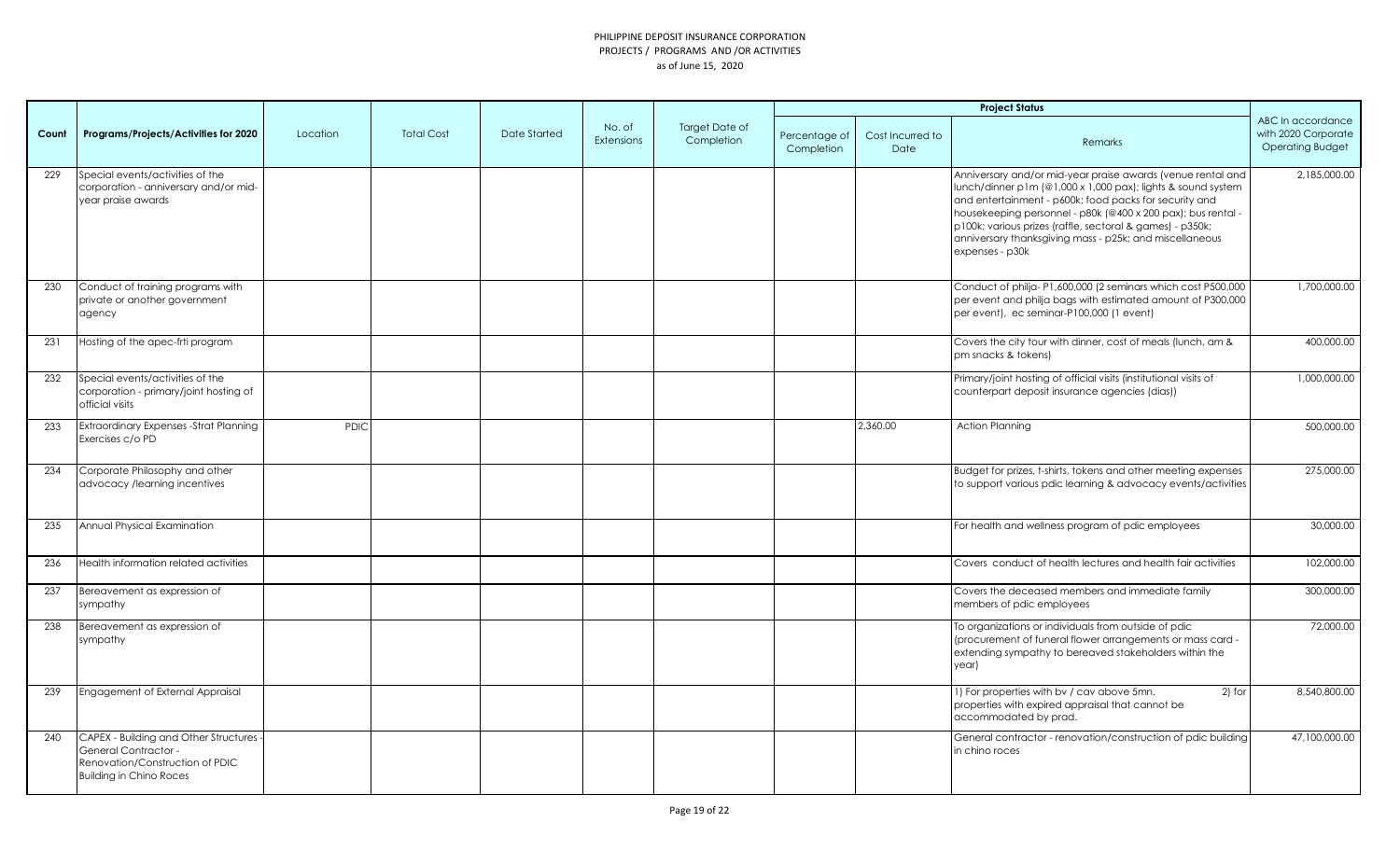|       |                                                                                                                            |          |                   |              |                             |                              | <b>Project Status</b>       |                          |                                                                                                        |                                                                     |
|-------|----------------------------------------------------------------------------------------------------------------------------|----------|-------------------|--------------|-----------------------------|------------------------------|-----------------------------|--------------------------|--------------------------------------------------------------------------------------------------------|---------------------------------------------------------------------|
| Count | Programs/Projects/Activities for 2020                                                                                      | Location | <b>Total Cost</b> | Date Started | No. of<br><b>Extensions</b> | Target Date of<br>Completion | Percentage of<br>Completion | Cost Incurred to<br>Date | Remarks                                                                                                | ABC In accordance<br>with 2020 Corporate<br><b>Operating Budget</b> |
| 241   | CAPEX - Building and Other Structures<br>Construction of Steel Deck Multi-Level<br>Parking Structure at PDIC Chino Roces   |          |                   |              |                             |                              |                             |                          | Construction of steel deck multi-level parking structure at<br>pdic chino roces                        | 40,000,000.00                                                       |
| 242   | <b>CAPEX - Building and Other Structures</b><br>A & E Design Consultancy Services<br>(Revised Plans)                       |          |                   |              |                             |                              |                             |                          | A&E design consultancy services (revised plans)                                                        | 1,119,000.00                                                        |
| 243   | <b>CAPEX - Building and Other Structures</b><br>A & E Design Consultancy Services<br>(Original Plans)                      |          |                   |              |                             |                              |                             |                          | A&E design consultancy servcies (original plans)                                                       | 1,653,000.00                                                        |
| 244   | CAPEX - Building and Other<br>StructuresS - Construction Project<br>Management (CPM) Consultancy<br>Services               |          |                   |              |                             |                              |                             |                          | Construction project management (cpm) consultancy<br>services for the pdic building renovation project | 1,032,000.00                                                        |
| 245   | <b>CAPEX - Building and Other Structures-</b><br>General Contractor -<br>Renovation/Construction of Proposed<br><b>BCS</b> |          |                   |              |                             |                              |                             |                          | General contractor - renovation/construction of proposed<br>bcs                                        | 55,000,000.00                                                       |
| 246   | <b>Motor Vehicles</b>                                                                                                      |          |                   |              |                             |                              |                             |                          | Motor vehicle - 20,720,000.00                                                                          | 20,720,000.00                                                       |
| 247   | Equipment for secondary backup site                                                                                        |          |                   |              |                             |                              |                             |                          | Equipment required for the set-up and implementation of the<br>secondary backup site                   | 7,000,000.00                                                        |
| 248   | Web Application Firewall                                                                                                   |          |                   |              |                             |                              |                             |                          | Security software for web applications                                                                 | 2,200,000.00                                                        |
| 249   | Notebook computers                                                                                                         |          |                   |              |                             |                              |                             |                          | Replacement and additional units                                                                       | 2,592,000.00                                                        |
| 250   | Desktop computers                                                                                                          |          |                   |              |                             |                              |                             |                          | Additional and replacement units                                                                       | 1,236,400.00                                                        |
| 251   | Network laser printers                                                                                                     |          |                   |              |                             |                              |                             |                          | Network laser printers                                                                                 | 3,627,000.00                                                        |
| 252   | Line printers                                                                                                              |          |                   |              |                             |                              |                             |                          | Replacement                                                                                            | 705,000.00                                                          |
| 253   | Large format printer                                                                                                       |          |                   |              |                             |                              |                             |                          | Replacement units                                                                                      | 168,000.00                                                          |
| 254   | Colored laser printer                                                                                                      |          |                   |              |                             |                              |                             |                          | Replacement units                                                                                      | 165,000.00                                                          |
| 255   | Mobile printer                                                                                                             |          |                   |              |                             |                              |                             |                          | Replacement units                                                                                      | 90,400.00                                                           |
| 256   | High speed flatbed scanner                                                                                                 |          |                   |              |                             |                              |                             |                          | Replacement units                                                                                      | 1,200,000.00                                                        |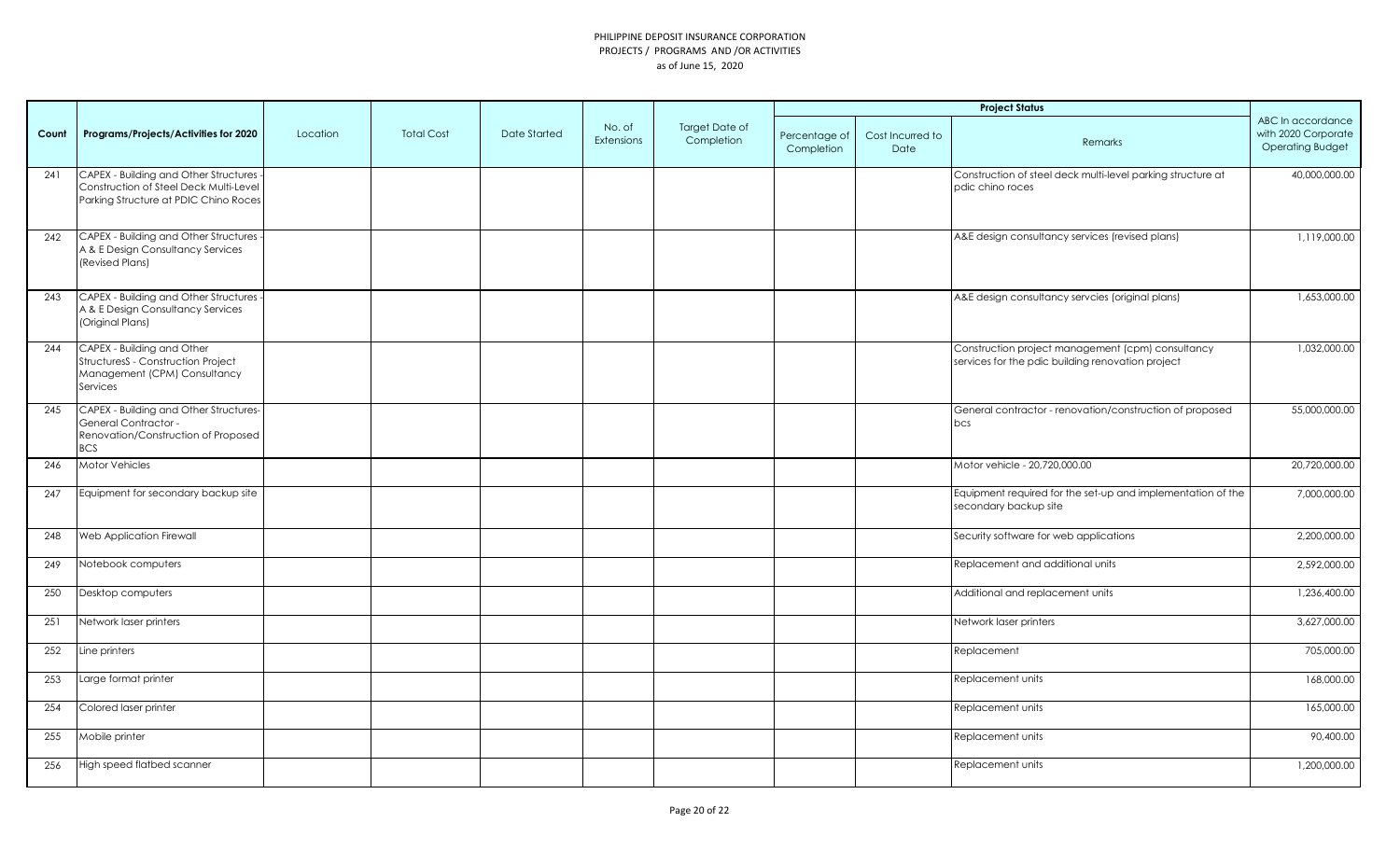|       |                                                                                              |                   |                   |                 |                             |                                     |                             |                          | <b>Project Status</b>                                                                                                                                                                                                                                                                                                                                                                    |                                                                     |
|-------|----------------------------------------------------------------------------------------------|-------------------|-------------------|-----------------|-----------------------------|-------------------------------------|-----------------------------|--------------------------|------------------------------------------------------------------------------------------------------------------------------------------------------------------------------------------------------------------------------------------------------------------------------------------------------------------------------------------------------------------------------------------|---------------------------------------------------------------------|
| Count | Programs/Projects/Activities for 2020                                                        | Location          | <b>Total Cost</b> | Date Started    | No. of<br><b>Extensions</b> | <b>Target Date of</b><br>Completion | Percentage of<br>Completion | Cost Incurred to<br>Date | Remarks                                                                                                                                                                                                                                                                                                                                                                                  | ABC In accordance<br>with 2020 Corporate<br><b>Operating Budget</b> |
| 257   | <b>Flatbed scanner</b>                                                                       |                   |                   |                 |                             |                                     |                             |                          | Replacement units                                                                                                                                                                                                                                                                                                                                                                        | 711,000.00                                                          |
| 258   | Integrated human resource<br>information system                                              |                   |                   |                 |                             |                                     |                             |                          | <b>CAPEX-Intangilbles</b>                                                                                                                                                                                                                                                                                                                                                                | 25,000,000.00                                                       |
| 259   | Integrated legal management system                                                           |                   |                   |                 |                             |                                     |                             |                          | <b>CAPEX-Intangilbles</b>                                                                                                                                                                                                                                                                                                                                                                | 12.000.000.00                                                       |
| 260   | Decision support system-graphical<br>information system                                      |                   |                   |                 |                             |                                     |                             |                          | <b>CAPEX-Intangilbles</b>                                                                                                                                                                                                                                                                                                                                                                | 10,400,000.00                                                       |
| 261   | Corporate Budget System                                                                      |                   |                   |                 |                             |                                     |                             |                          | CAPEX-Intangilbles                                                                                                                                                                                                                                                                                                                                                                       | 8,000,000.00                                                        |
| 262   | Common Funds System                                                                          |                   |                   |                 |                             |                                     |                             |                          | <b>CAPEX-Intangilbles</b>                                                                                                                                                                                                                                                                                                                                                                | 5,500,000.00                                                        |
| 263   | Loans Monitoring System                                                                      |                   |                   |                 |                             |                                     |                             |                          | <b>CAPEX-Intangilbles</b>                                                                                                                                                                                                                                                                                                                                                                | 5,200,000.00                                                        |
| 264   | Multifactor Authentication Software                                                          |                   |                   |                 |                             |                                     |                             |                          | Software for additional security for officers                                                                                                                                                                                                                                                                                                                                            | 8,000,000.00                                                        |
| 265   | MS-SQL ent.ed. latest version + 15 cals                                                      |                   |                   |                 |                             |                                     |                             |                          | CAPEX-Intangilbles                                                                                                                                                                                                                                                                                                                                                                       | 3,000,000.00                                                        |
| 266   | Software development toolkits                                                                |                   |                   |                 |                             |                                     |                             |                          | <b>CAPEX-Intangilbles</b>                                                                                                                                                                                                                                                                                                                                                                | 1,000,000.00                                                        |
| 267   | Reporting tool kits                                                                          |                   |                   |                 |                             |                                     |                             |                          | CAPEX-Intangilbles                                                                                                                                                                                                                                                                                                                                                                       | 1,000,000.00                                                        |
| 268   | project management toolkit                                                                   |                   |                   |                 |                             |                                     |                             |                          | <b>CAPEX-Intangilbles</b>                                                                                                                                                                                                                                                                                                                                                                | 1,000,000.00                                                        |
| 269   | MS Visual Studio For 15 developers                                                           |                   |                   |                 |                             |                                     |                             |                          | CAPEX-Intangilbles                                                                                                                                                                                                                                                                                                                                                                       | 1,000,000.00                                                        |
| 270   | Automated Queueing System                                                                    |                   |                   |                 |                             |                                     |                             |                          | Replacement of queueing system being used at the pac                                                                                                                                                                                                                                                                                                                                     | 500,000.00                                                          |
| 271   | Sams Plotter                                                                                 |                   |                   |                 |                             |                                     |                             |                          | Plotting software for prad                                                                                                                                                                                                                                                                                                                                                               | 368,000.00                                                          |
| 272   | SSL subscription                                                                             |                   |                   |                 |                             |                                     |                             |                          | Internet access security                                                                                                                                                                                                                                                                                                                                                                 | 35,000.00                                                           |
| 273   | Various - Office Equipment                                                                   |                   |                   |                 |                             |                                     |                             |                          | Various - office equipment                                                                                                                                                                                                                                                                                                                                                               | 511,256.00                                                          |
| 274   | Capex - Other Machinery and Other<br>Equipment - Emergency Response<br><b>Team Equipment</b> | PDIC Ayala Office | 271,777.76        | January 1, 2020 |                             | December 31, 2020                   | 29%                         |                          | 77,777.76 • Paid - N.S. Yamsuan Medical and Diagnostics Supplies - for<br>the procurement of one (1) unit AED and one (1) unit<br>selfcontained breating apparatus in the amount of P<br>194,000.00<br>For processing of payment c/o PPD<br>. Paid - Cat's Eye King International Inc for the procurement<br>of 2 units ULV cold fogger/sprayer knapsack in the amount of<br>P 77,777.76 | 500,000.00                                                          |